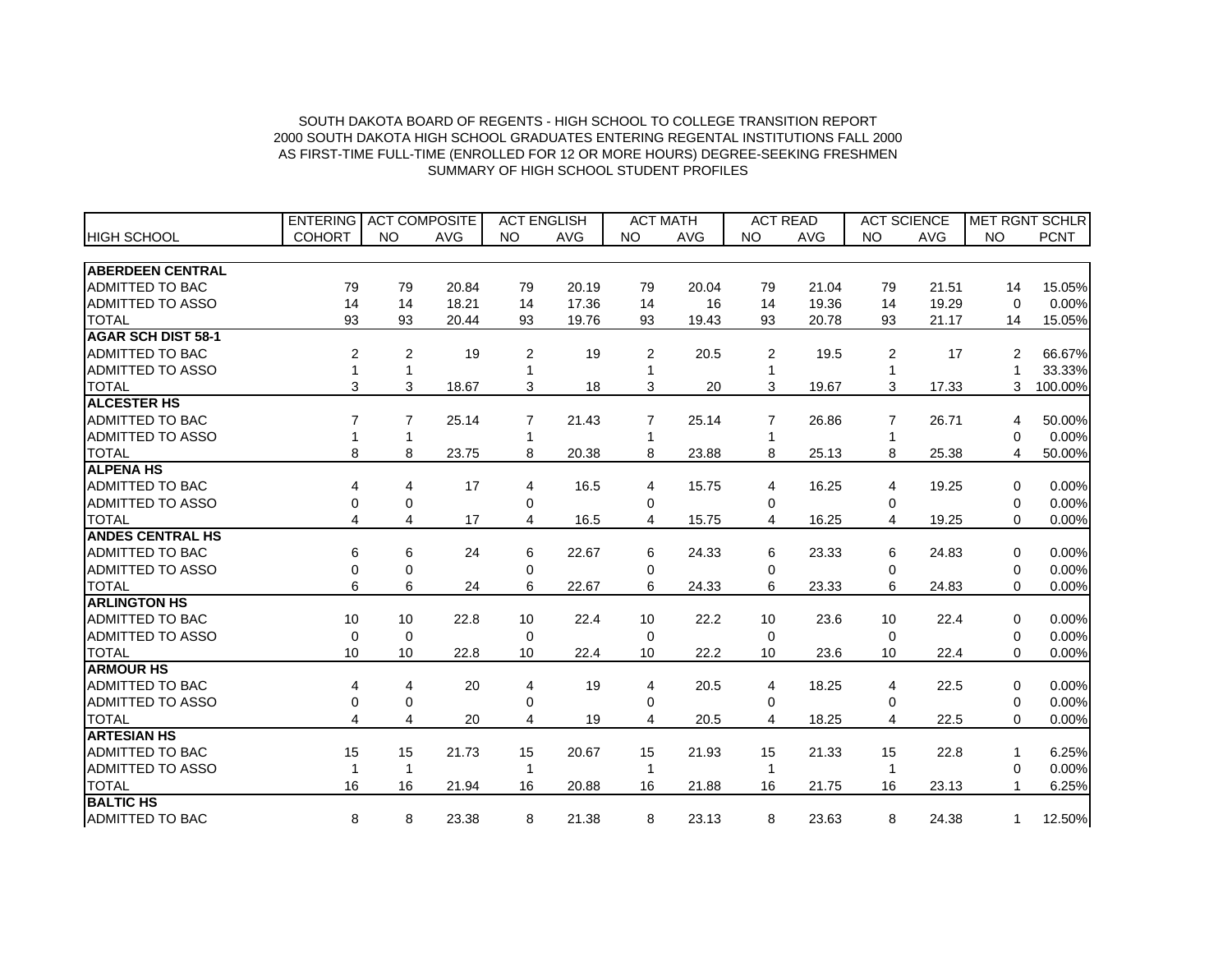|                          | <b>ENTERING</b> | <b>ACT COMPOSITE</b> |            | <b>ACT ENGLISH</b> |            |           | <b>ACT MATH</b> | <b>ACT READ</b> |            | <b>ACT SCIENCE</b> |            | MET RGNT SCHLR |             |
|--------------------------|-----------------|----------------------|------------|--------------------|------------|-----------|-----------------|-----------------|------------|--------------------|------------|----------------|-------------|
| <b>HIGH SCHOOL</b>       | <b>COHORT</b>   | <b>NO</b>            | <b>AVG</b> | <b>NO</b>          | <b>AVG</b> | <b>NO</b> | <b>AVG</b>      | <b>NO</b>       | <b>AVG</b> | <b>NO</b>          | <b>AVG</b> | <b>NO</b>      | <b>PCNT</b> |
|                          |                 |                      |            |                    |            |           |                 |                 |            |                    |            |                |             |
| ADMITTED TO ASSO         | 0               | 0                    |            | 0                  |            | 0         |                 | 0               |            | 0                  |            | $\Omega$       | 0.00%       |
| <b>TOTAL</b>             | 8               | 8                    | 23.38      | 8                  | 21.38      | 8         | 23.13           | 8               | 23.63      | 8                  | 24.38      |                | 12.50%      |
| <b>BELLE FOURCHE HS</b>  |                 |                      |            |                    |            |           |                 |                 |            |                    |            |                |             |
| <b>ADMITTED TO BAC</b>   | 12              | 12                   | 20.83      | 12                 | 21.33      | 12        | 19.58           | 12              | 21.67      | 12                 | 20.5       | 3              | 25.00%      |
| <b>ADMITTED TO ASSO</b>  | 0               | $\mathbf 0$          |            | 0                  |            | 0         |                 | $\Omega$        |            | $\Omega$           |            | $\Omega$       | 0.00%       |
| <b>TOTAL</b>             | 12              | 12                   | 20.83      | 12                 | 21.33      | 12        | 19.58           | 12              | 21.67      | 12                 | 20.5       | 3              | 25.00%      |
| <b>BENNETT COUNTY HS</b> |                 |                      |            |                    |            |           |                 |                 |            |                    |            |                |             |
| <b>ADMITTED TO BAC</b>   | 8               | 8                    | 23.13      | 8                  | 22.25      | 8         | 22.5            | 8               | 24.63      | 8                  | 23         | $\Omega$       | 0.00%       |
| <b>ADMITTED TO ASSO</b>  | 0               | 0                    |            | 0                  |            | 0         |                 | 0               |            | $\Omega$           |            | 0              | 0.00%       |
| <b>TOTAL</b>             | 8               | 8                    | 23.13      | 8                  | 22.25      | 8         | 22.5            | 8               | 24.63      | 8                  | 23         | 0              | 0.00%       |
| <b>BERESFORD HS</b>      |                 |                      |            |                    |            |           |                 |                 |            |                    |            |                |             |
| <b>ADMITTED TO BAC</b>   | 18              | 18                   | 22.06      | 18                 | 21.67      | 18        | 20.5            | 18              | 23.61      | 18                 | 21.72      | 8              | 42.11%      |
| <b>ADMITTED TO ASSO</b>  | 1               | $\mathbf{1}$         |            | -1                 |            |           |                 | 1               |            |                    |            | $\Omega$       | 0.00%       |
| <b>TOTAL</b>             | 19              | 19                   | 21.74      | 19                 | 21.21      | 19        | 20.26           | 19              | 23.11      | 19                 | 21.63      | 8              | 42.11%      |
| <b>BISON HS</b>          |                 |                      |            |                    |            |           |                 |                 |            |                    |            |                |             |
| <b>ADMITTED TO BAC</b>   | 6               | 6                    | 24.33      | 6                  | 24.17      | 6         | 22.67           | 6               | 26.67      | 6                  | 24.17      |                | 16.67%      |
| <b>ADMITTED TO ASSO</b>  | 0               | 0                    |            | 0                  |            | 0         |                 | 0               |            | 0                  |            | $\Omega$       | 0.00%       |
| <b>TOTAL</b>             | 6               | 6                    | 24.33      | 6                  | 24.17      | 6         | 22.67           | 6               | 26.67      | 6                  | 24.17      |                | 16.67%      |
| <b>BON HOMME HS</b>      |                 |                      |            |                    |            |           |                 |                 |            |                    |            |                |             |
| <b>ADMITTED TO BAC</b>   | 18              | 18                   | 22.89      | 18                 | 21         | 18        | 23.56           | 18              | 23.22      | 18                 | 23.06      | $\Omega$       | 0.00%       |
| <b>ADMITTED TO ASSO</b>  | $\Omega$        | $\Omega$             |            | $\Omega$           |            | $\Omega$  |                 | $\Omega$        |            | $\Omega$           |            | $\Omega$       | 0.00%       |
| <b>TOTAL</b>             | 18              | 18                   | 22.89      | 18                 | 21         | 18        | 23.56           | 18              | 23.22      | 18                 | 23.06      | 0              | 0.00%       |
| <b>BONESTEEL HS</b>      |                 |                      |            |                    |            |           |                 |                 |            |                    |            |                |             |
| ADMITTED TO BAC          | 3               | 3                    | 23         | 3                  | 21.67      | 3         | 24.67           | 3               | 23.33      | 3                  | 23.33      | $\Omega$       | 0.00%       |
| <b>ADMITTED TO ASSO</b>  | $\Omega$        | 0                    |            | 0                  |            | 0         |                 | <sup>0</sup>    |            | <sup>0</sup>       |            | $\Omega$       | 0.00%       |
| <b>TOTAL</b>             | 3               | 3                    | 23         | 3                  | 21.67      | 3         | 24.67           | 3               | 23.33      | 3                  | 23.33      | $\Omega$       | 0.00%       |
| <b>BOWDLE HS</b>         |                 |                      |            |                    |            |           |                 |                 |            |                    |            |                |             |
| <b>ADMITTED TO BAC</b>   | 4               | 4                    | 23.25      | 4                  | 24.75      | 4         | 21              | 4               | 24.5       | 4                  | 19.5       | $\Omega$       | 0.00%       |
| <b>ADMITTED TO ASSO</b>  | 0               | 0                    |            | 0                  |            | 0         |                 | $\Omega$        |            | O                  |            | 0              | 0.00%       |
| <b>TOTAL</b>             | 4               | 4                    | 23.25      | 4                  | 24.75      | 4         | 21              | 4               | 24.5       | 4                  | 19.5       | $\Omega$       | 0.00%       |
| <b>BRANDON VALLEY HS</b> |                 |                      |            |                    |            |           |                 |                 |            |                    |            |                |             |
| <b>ADMITTED TO BAC</b>   | 49              | 49                   | 23.31      | 49                 | 21.51      | 49        | 23.65           | 49              | 23.78      | 49                 | 23.78      | $\Omega$       | 0.00%       |
| <b>ADMITTED TO ASSO</b>  | 3               | 3                    | 18.67      | 3                  | 19         | 3         | 17.67           | 3               | 19.67      | 3                  | 18         | $\Omega$       | 0.00%       |
| <b>TOTAL</b>             | 52              | 52                   | 23.04      | 52                 | 21.37      | 52        | 23.31           | 52              | 23.54      | 52                 | 23.44      | 0              | 0.00%       |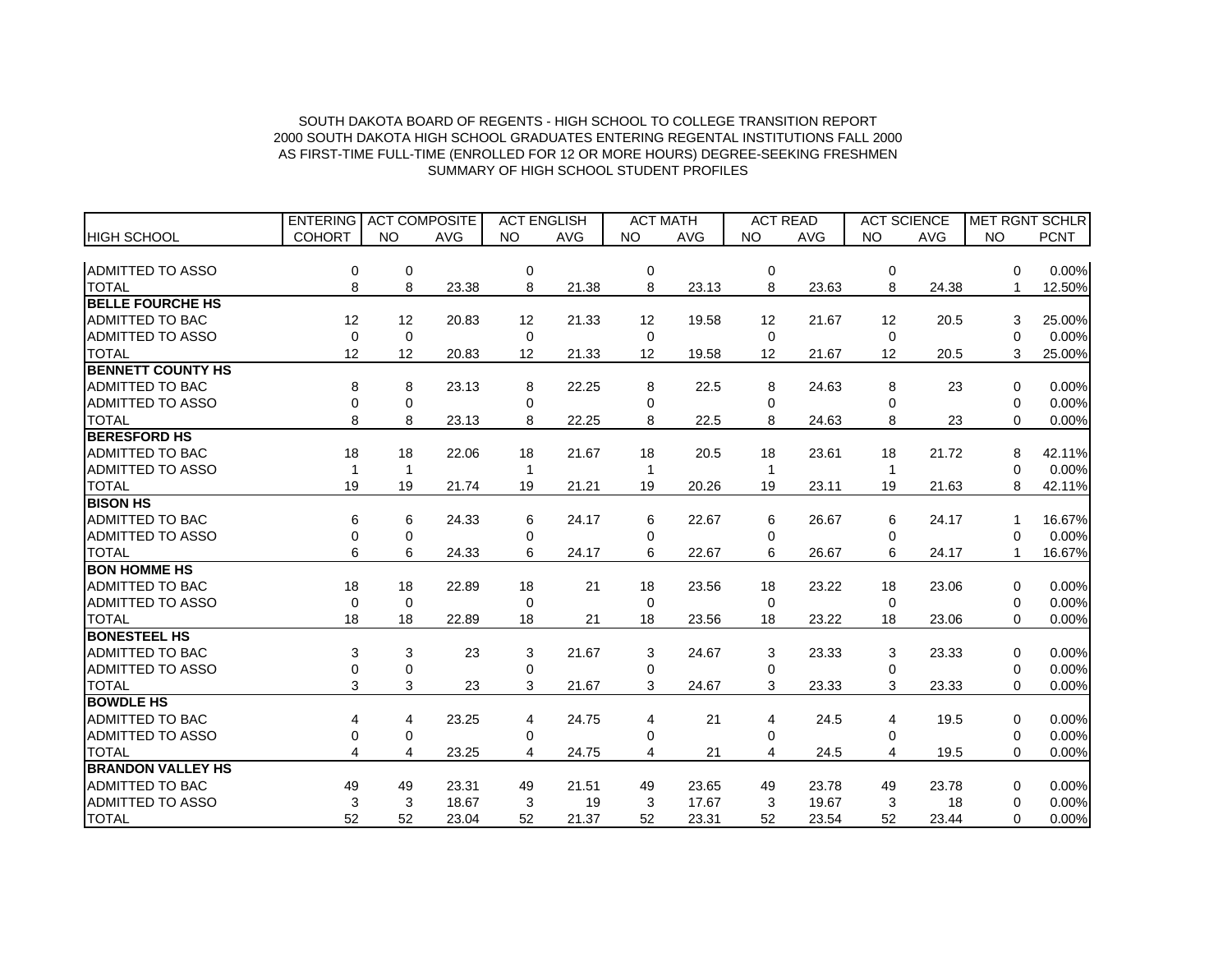|                         | <b>ENTERING</b>  | <b>ACT COMPOSITE</b> |            | <b>ACT ENGLISH</b> |            |                | <b>ACT MATH</b> |                | <b>ACT READ</b> |           | <b>ACT SCIENCE</b> |                | <b>MET RGNT SCHLR</b> |
|-------------------------|------------------|----------------------|------------|--------------------|------------|----------------|-----------------|----------------|-----------------|-----------|--------------------|----------------|-----------------------|
| <b>HIGH SCHOOL</b>      | <b>COHORT</b>    | <b>NO</b>            | <b>AVG</b> | <b>NO</b>          | <b>AVG</b> | <b>NO</b>      | AVG             | <b>NO</b>      | <b>AVG</b>      | <b>NO</b> | <b>AVG</b>         | <b>NO</b>      | <b>PCNT</b>           |
|                         |                  |                      |            |                    |            |                |                 |                |                 |           |                    |                |                       |
| <b>BRIDGEWATER HS</b>   |                  |                      |            |                    |            |                |                 |                |                 |           |                    |                |                       |
| <b>ADMITTED TO BAC</b>  | 5                | 5                    | 25.6       | 5                  | 23.6       | 5              | 26.4            | 5              | 24              | 5         | 26.8               | 4              | 80.00%                |
| <b>ADMITTED TO ASSO</b> | 0                | 0                    |            | 0                  |            | 0              |                 | 0              |                 | 0         |                    | 0              | 0.00%                 |
| <b>TOTAL</b>            | 5                | 5                    | 25.6       | 5                  | 23.6       | 5              | 26.4            | 5              | 24              | 5         | 26.8               | 4              | 80.00%                |
| <b>BRITTON HS</b>       |                  |                      |            |                    |            |                |                 |                |                 |           |                    |                |                       |
| <b>ADMITTED TO BAC</b>  | 7                | 7                    | 22.29      | 7                  | 22.43      | 7              | 21.71           | 7              | 23.14           | 7         | 21.86              | 3              | 42.86%                |
| <b>ADMITTED TO ASSO</b> | 0                | 0                    |            | 0                  |            | 0              |                 | 0              |                 | 0         |                    | 0              | 0.00%                 |
| <b>TOTAL</b>            | $\overline{7}$   | $\overline{7}$       | 22.29      | $\overline{7}$     | 22.43      | $\overline{7}$ | 21.71           | $\overline{7}$ | 23.14           | 7         | 21.86              | 3              | 42.86%                |
| <b>BROOKINGS HS</b>     |                  |                      |            |                    |            |                |                 |                |                 |           |                    |                |                       |
| ADMITTED TO BAC         | 65               | 65                   | 22.32      | 65                 | 21.68      | 65             | 22.8            | 65             | 21.91           | 65        | 22.49              | 7              | 10.61%                |
| <b>ADMITTED TO ASSO</b> |                  | $\mathbf{1}$         |            | 1                  |            |                |                 |                |                 |           |                    | 0              | 0.00%                 |
| <b>TOTAL</b>            | 66               | 66                   | 22.24      | 66                 | 21.59      | 66             | 22.7            | 66             | 21.85           | 66        | 22.42              | $\overline{7}$ | 10.61%                |
| <b>BURKE HS</b>         |                  |                      |            |                    |            |                |                 |                |                 |           |                    |                |                       |
| <b>ADMITTED TO BAC</b>  | 9                | 9                    | 22.44      | 9                  | 19.78      | 9              | 22              | 9              | 24.67           | 9         | 23.33              | 5              | 55.56%                |
| <b>ADMITTED TO ASSO</b> | 0                | 0                    |            | 0                  |            | 0              |                 | $\Omega$       |                 | $\Omega$  |                    | $\Omega$       | 0.00%                 |
| <b>TOTAL</b>            | 9                | 9                    | 22.44      | 9                  | 19.78      | 9              | 22              | 9              | 24.67           | 9         | 23.33              | 5              | 55.56%                |
| <b>CANISTOTA HS</b>     |                  |                      |            |                    |            |                |                 |                |                 |           |                    |                |                       |
| <b>ADMITTED TO BAC</b>  | 8                | 8                    | 22.25      | 8                  | 22.38      | 8              | 21.25           | 8              | 21.13           | 8         | 23.38              |                | 11.11%                |
| <b>ADMITTED TO ASSO</b> |                  | 1                    |            | 1                  |            |                |                 |                |                 |           |                    | 0              | 0.00%                 |
| <b>TOTAL</b>            | 9                | 9                    | 21.67      | 9                  | 21.78      | 9              | 20.67           | 9              | 20.44           | 9         | 23.11              | 1              | 11.11%                |
| <b>CANTON HS</b>        |                  |                      |            |                    |            |                |                 |                |                 |           |                    |                |                       |
| <b>ADMITTED TO BAC</b>  | 7                | 7                    | 20.29      | $\overline{7}$     | 19.86      | 7              | 21.57           | $\overline{7}$ | 18.57           | 7         | 21.29              | 2              | 28.57%                |
| <b>ADMITTED TO ASSO</b> | $\boldsymbol{0}$ | $\mathbf 0$          |            | 0                  |            | 0              |                 | 0              |                 | 0         |                    | 0              | 0.00%                 |
| <b>TOTAL</b>            | $\overline{7}$   | $\overline{7}$       | 20.29      | $\overline{7}$     | 19.86      | $\overline{7}$ | 21.57           | $\overline{7}$ | 18.57           | 7         | 21.29              | 2              | 28.57%                |
| <b>CASTLEWOOD HS</b>    |                  |                      |            |                    |            |                |                 |                |                 |           |                    |                |                       |
| <b>ADMITTED TO BAC</b>  | 8                | 8                    | 21.88      | 8                  | 20.25      | 8              | 19.88           | 8              | 24.38           | 8         | 21.75              | 0              | 0.00%                 |
| <b>ADMITTED TO ASSO</b> | 0                | 0                    |            | 0                  |            | 0              |                 | 0              |                 | 0         |                    | 0              | 0.00%                 |
| <b>TOTAL</b>            | 8                | 8                    | 21.88      | 8                  | 20.25      | 8              | 19.88           | 8              | 24.38           | 8         | 21.75              | $\Omega$       | 0.00%                 |
| <b>CENTERVILLE HS</b>   |                  |                      |            |                    |            |                |                 |                |                 |           |                    |                |                       |
| <b>ADMITTED TO BAC</b>  | 10               | 10                   | 21.9       | 10                 | 20.2       | 10             | 22.4            | 10             | 22.3            | 10        | 21.4               | 0              | 0.00%                 |
| <b>ADMITTED TO ASSO</b> | $\mathbf 0$      | $\Omega$             |            | $\Omega$           |            | $\Omega$       |                 | $\Omega$       |                 | $\Omega$  |                    | 0              | 0.00%                 |
| <b>TOTAL</b>            | 10               | 10                   | 21.9       | 10                 | 20.2       | 10             | 22.4            | 10             | 22.3            | 10        | 21.4               | $\Omega$       | 0.00%                 |
| <b>CHAMBERLAIN HS</b>   |                  |                      |            |                    |            |                |                 |                |                 |           |                    |                |                       |
| <b>ADMITTED TO BAC</b>  | 22               | 22                   | 21.36      | 22                 | 20.18      | 22             | 22.36           | 22             | 20.23           | 22        | 21.91              | 8              | 36.36%                |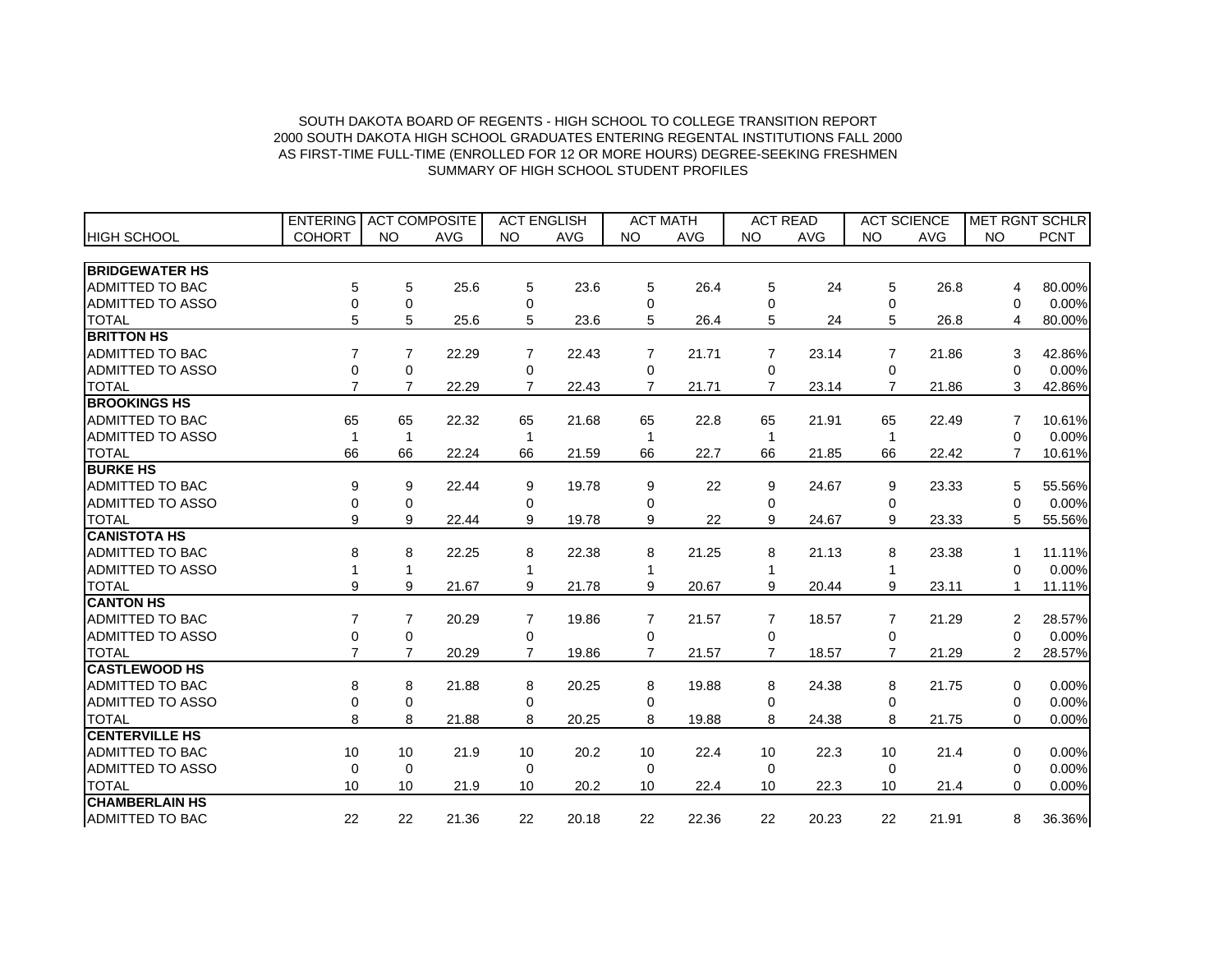|                         | <b>ENTERING</b> | <b>ACT COMPOSITE</b> |            | <b>ACT ENGLISH</b> |            |                | <b>ACT MATH</b> | <b>ACT READ</b> |            | <b>ACT SCIENCE</b> |            |                | MET RGNT SCHLR |
|-------------------------|-----------------|----------------------|------------|--------------------|------------|----------------|-----------------|-----------------|------------|--------------------|------------|----------------|----------------|
| <b>HIGH SCHOOL</b>      | <b>COHORT</b>   | <b>NO</b>            | <b>AVG</b> | <b>NO</b>          | <b>AVG</b> | <b>NO</b>      | <b>AVG</b>      | <b>NO</b>       | <b>AVG</b> | <b>NO</b>          | <b>AVG</b> | <b>NO</b>      | <b>PCNT</b>    |
|                         |                 |                      |            |                    |            |                |                 |                 |            |                    |            |                |                |
| ADMITTED TO ASSO        | 0               | 0                    |            | 0                  |            | 0              |                 | 0               |            | $\Omega$           |            | $\Omega$       | 0.00%          |
| <b>TOTAL</b>            | 22              | 22                   | 21.36      | 22                 | 20.18      | 22             | 22.36           | 22              | 20.23      | 22                 | 21.91      | 8              | 36.36%         |
| <b>CHESTER AREA SCH</b> |                 |                      |            |                    |            |                |                 |                 |            |                    |            |                |                |
| <b>ADMITTED TO BAC</b>  | $\overline{7}$  | $\overline{7}$       | 23         | $\overline{7}$     | 23.43      | $\overline{7}$ | 24.14           | $\overline{7}$  | 20.57      | 7                  | 23.43      | 4              | 57.14%         |
| <b>ADMITTED TO ASSO</b> | 0               | 0                    |            | 0                  |            | 0              |                 | 0               |            | 0                  |            | $\Omega$       | 0.00%          |
| <b>TOTAL</b>            | $\overline{7}$  | $\overline{7}$       | 23         | $\overline{7}$     | 23.43      | $\overline{7}$ | 24.14           | $\overline{7}$  | 20.57      |                    | 23.43      | 4              | 57.14%         |
| <b>CHEYENNE E B HS</b>  |                 |                      |            |                    |            |                |                 |                 |            |                    |            |                |                |
| <b>ADMITTED TO BAC</b>  | 3               | 3                    | 23.67      | 3                  | 23.67      | 3              | 22              | 3               | 25.33      | 3                  | 22         | 0              | 0.00%          |
| <b>ADMITTED TO ASSO</b> | $\overline{c}$  | $\overline{c}$       | 19         | 2                  | 17.5       | $\overline{2}$ | 20              | 2               | 18.5       | 2                  | 18         | 0              | 0.00%          |
| <b>TOTAL</b>            | 5               | 5                    | 21.8       | 5                  | 21.2       | 5              | 21.2            | 5               | 22.6       | 5                  | 20.4       | $\Omega$       | 0.00%          |
| <b>CLARK HS</b>         |                 |                      |            |                    |            |                |                 |                 |            |                    |            |                |                |
| <b>ADMITTED TO BAC</b>  | 13              | 13                   | 23.85      | 13                 | 24.31      | 13             | 23              | 13              | 23.46      | 13                 | 23.69      | 8              | 57.14%         |
| <b>ADMITTED TO ASSO</b> | 1               | $\mathbf 1$          |            | 1                  |            |                |                 | 1               |            |                    |            | 0              | 0.00%          |
| <b>TOTAL</b>            | 14              | 14                   | 23.71      | 14                 | 23.71      | 14             | 23              | 14              | 23.43      | 14                 | 23.71      | 8              | 57.14%         |
| <b>COLMAN-EGAN HS</b>   |                 |                      |            |                    |            |                |                 |                 |            |                    |            |                |                |
| ADMITTED TO BAC         | 6               | 6                    | 20.17      | 6                  | 18         | 6              | 22.17           | 6               | 19.17      | 6                  | 20.33      | 2              | 28.57%         |
| <b>ADMITTED TO ASSO</b> |                 | $\mathbf{1}$         |            |                    |            |                |                 |                 |            |                    |            | $\Omega$       | 0.00%          |
| <b>TOTAL</b>            | $\overline{7}$  | $\overline{7}$       | 19.86      | 7                  | 18         | 7              | 21.86           | $\overline{7}$  | 18.43      |                    | 20.29      | $\overline{2}$ | 28.57%         |
| <b>COLOME HS</b>        |                 |                      |            |                    |            |                |                 |                 |            |                    |            |                |                |
| <b>ADMITTED TO BAC</b>  | 4               | 4                    | 25         | 4                  | 21.75      | 4              | 25.5            | 4               | 25.75      | 4                  | 27         | 2              | 50.00%         |
| <b>ADMITTED TO ASSO</b> | 0               | 0                    |            | 0                  |            | 0              |                 | 0               |            | $\Omega$           |            | $\Omega$       | 0.00%          |
| <b>TOTAL</b>            | 4               | 4                    | 25         | 4                  | 21.75      | 4              | 25.5            | 4               | 25.75      | 4                  | 27         | $\overline{2}$ | 50.00%         |
| <b>CORSICA HS</b>       |                 |                      |            |                    |            |                |                 |                 |            |                    |            |                |                |
| <b>ADMITTED TO BAC</b>  | 10              | 10                   | 23.2       | 10                 | 23         | 10             | 21.1            | 10              | 24.7       | 10                 | 23.7       | $\Omega$       | 0.00%          |
| <b>ADMITTED TO ASSO</b> | $\Omega$        | $\Omega$             |            | $\Omega$           |            | $\Omega$       |                 | $\Omega$        |            | $\Omega$           |            | 0              | 0.00%          |
| <b>TOTAL</b>            | 10              | 10                   | 23.2       | 10                 | 23         | 10             | 21.1            | 10              | 24.7       | 10                 | 23.7       | $\Omega$       | 0.00%          |
| <b>CRESBARD HS</b>      |                 |                      |            |                    |            |                |                 |                 |            |                    |            |                |                |
| ADMITTED TO BAC         | 8               | 8                    | 22.13      | 8                  | 22.25      | 8              | 21.63           | 8               | 21.13      | 8                  | 21.75      | $\Omega$       | 0.00%          |
| ADMITTED TO ASSO        | 0               | 0                    |            | 0                  |            | $\Omega$       |                 | $\Omega$        |            | $\Omega$           |            | $\Omega$       | 0.00%          |
| <b>TOTAL</b>            | 8               | 8                    | 22.13      | 8                  | 22.25      | 8              | 21.63           | 8               | 21.13      | 8                  | 21.75      | $\Omega$       | 0.00%          |
| <b>CUSTER HS</b>        |                 |                      |            |                    |            |                |                 |                 |            |                    |            |                |                |
| <b>ADMITTED TO BAC</b>  | 20              | 20                   | 21.2       | 20                 | 19.4       | 20             | 21.7            | 20              | 21.1       | 20                 | 21.9       | 9              | 45.00%         |
| ADMITTED TO ASSO        | $\Omega$        | $\Omega$             |            | 0                  |            | $\Omega$       |                 | $\Omega$        |            | $\Omega$           |            | $\Omega$       | 0.00%          |
| <b>TOTAL</b>            | 20              | 20                   | 21.2       | 20                 | 19.4       | 20             | 21.7            | 20              | 21.1       | 20                 | 21.9       | 9              | 45.00%         |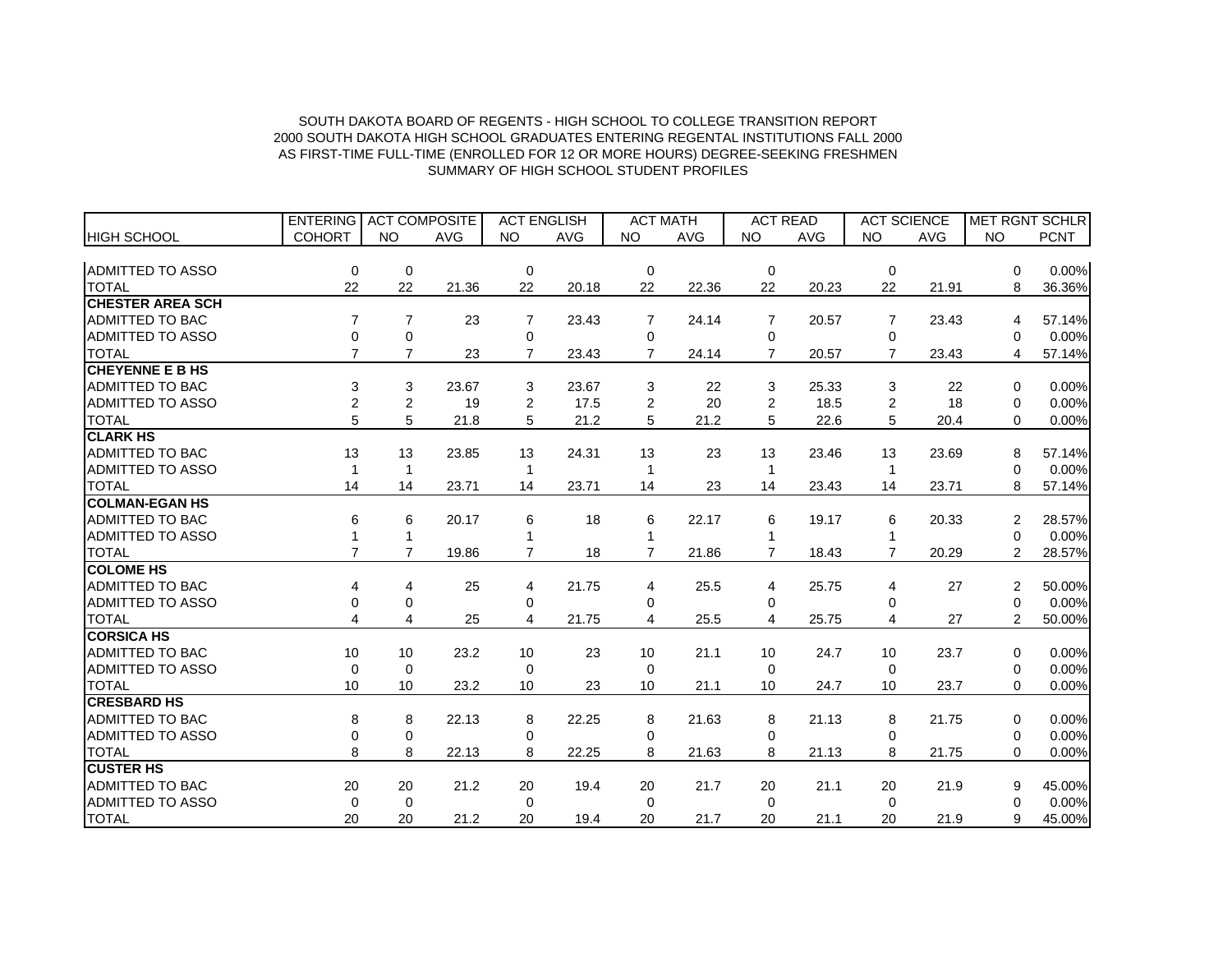|                           | <b>ENTERING</b> | <b>ACT COMPOSITE</b> |            |                | <b>ACT ENGLISH</b> |                | <b>ACT MATH</b> |                | <b>ACT READ</b> |                | <b>ACT SCIENCE</b> |                | <b>MET RGNT SCHLR</b> |
|---------------------------|-----------------|----------------------|------------|----------------|--------------------|----------------|-----------------|----------------|-----------------|----------------|--------------------|----------------|-----------------------|
| <b>HIGH SCHOOL</b>        | <b>COHORT</b>   | <b>NO</b>            | <b>AVG</b> | <b>NO</b>      | <b>AVG</b>         | <b>NO</b>      | <b>AVG</b>      | <b>NO</b>      | <b>AVG</b>      | <b>NO</b>      | <b>AVG</b>         | <b>NO</b>      | <b>PCNT</b>           |
|                           |                 |                      |            |                |                    |                |                 |                |                 |                |                    |                |                       |
| <b>DAKOTA VALLEY HS</b>   |                 |                      |            |                |                    |                |                 |                |                 |                |                    |                |                       |
| <b>ADMITTED TO BAC</b>    | 13              | 13                   | 20         | 13             | 19.46              | 13             | 19.23           | 13             | 19.08           | 13             | 21.38              | 3              | 23.08%                |
| <b>ADMITTED TO ASSO</b>   | $\Omega$        | $\Omega$             |            | 0              |                    | $\Omega$       |                 | $\Omega$       |                 | $\Omega$       |                    | 0              | 0.00%                 |
| <b>TOTAL</b>              | 13              | 13                   | 20         | 13             | 19.46              | 13             | 19.23           | 13             | 19.08           | 13             | 21.38              | 3              | 23.08%                |
| <b>DE SMET HS</b>         |                 |                      |            |                |                    |                |                 |                |                 |                |                    |                |                       |
| ADMITTED TO BAC           | 20              | 20                   | 21.5       | 20             | 20.5               | 20             | 22.45           | 20             | 21.2            | 20             | 21.65              | 1              | 5.00%                 |
| <b>ADMITTED TO ASSO</b>   | 0               | 0                    |            | $\Omega$       |                    | $\mathbf 0$    |                 | $\Omega$       |                 | $\Omega$       |                    | 0              | 0.00%                 |
| <b>TOTAL</b>              | 20              | 20                   | 21.5       | 20             | 20.5               | 20             | 22.45           | 20             | 21.2            | 20             | 21.65              |                | 5.00%                 |
| <b>DELL RAPIDS HS</b>     |                 |                      |            |                |                    |                |                 |                |                 |                |                    |                |                       |
| <b>ADMITTED TO BAC</b>    | 14              | 14                   | 23         | 14             | 22.21              | 14             | 24.07           | 14             | 21.21           | 14             | 24                 | 2              | 13.33%                |
| <b>ADMITTED TO ASSO</b>   | 1               | 1                    |            | 1              |                    |                |                 |                |                 |                |                    | 0              | 0.00%                 |
| <b>TOTAL</b>              | 15              | 15                   | 22.47      | 15             | 21.67              | 15             | 23.4            | 15             | 20.8            | 15             | 23.6               | $\overline{2}$ | 13.33%                |
| <b>DEUBROOK HS</b>        |                 |                      |            |                |                    |                |                 |                |                 |                |                    |                |                       |
| ADMITTED TO BAC           | 6               | 6                    | 19.5       | 6              | 19.5               | 6              | 20.5            | 6              | 17.67           | 6              | 20.67              | $\Omega$       | 0.00%                 |
| ADMITTED TO ASSO          | 1               | 1                    |            | 1              |                    |                |                 |                |                 |                |                    | 0              | 0.00%                 |
| <b>TOTAL</b>              | $\overline{7}$  | $\overline{7}$       | 19.86      | $\overline{7}$ | 19.86              | $\overline{7}$ | 20.71           | $\overline{7}$ | 18.29           | $\overline{7}$ | 21                 | $\Omega$       | 0.00%                 |
| <b>DEUEL HS</b>           |                 |                      |            |                |                    |                |                 |                |                 |                |                    |                |                       |
| <b>ADMITTED TO BAC</b>    | 16              | 16                   | 20.56      | 16             | 19.69              | 16             | 19.94           | 16             | 21.25           | 16             | 20.81              | 11             | 64.71%                |
| ADMITTED TO ASSO          | 1               | 1                    |            | 1              |                    |                |                 |                |                 |                |                    | $\Omega$       | 0.00%                 |
| <b>TOTAL</b>              | 17              | 17                   | 20.24      | 17             | 19.18              | 17             | 19.59           | 17             | 20.82           | 17             | 20.76              | 11             | 64.71%                |
| <b>DOLAND HS</b>          |                 |                      |            |                |                    |                |                 |                |                 |                |                    |                |                       |
| <b>ADMITTED TO BAC</b>    | 11              | 11                   | 22.55      | 11             | 22.73              | 11             | 21.09           | 11             | 22.91           | 11             | 22.91              | 0              | 0.00%                 |
| ADMITTED TO ASSO          | $\mathbf 0$     | $\Omega$             |            | $\mathbf 0$    |                    | $\Omega$       |                 | 0              |                 | $\Omega$       |                    | $\Omega$       | 0.00%                 |
| <b>TOTAL</b>              | 11              | 11                   | 22.55      | 11             | 22.73              | 11             | 21.09           | 11             | 22.91           | 11             | 22.91              | $\Omega$       | 0.00%                 |
| <b>DOUGLAS HS</b>         |                 |                      |            |                |                    |                |                 |                |                 |                |                    |                |                       |
| <b>ADMITTED TO BAC</b>    | 24              | 24                   | 22.46      | 24             | 21.04              | 24             | 22.21           | 24             | 23.08           | 24             | 22.96              | 3              | 12.00%                |
| ADMITTED TO ASSO          | 1               | 1                    |            | 1              |                    |                |                 |                |                 |                |                    | 0              | 0.00%                 |
| <b>TOTAL</b>              | 25              | 25                   | 22.56      | 25             | 21.24              | 25             | 22.28           | 25             | 23.16           | 25             | 23.04              | 3              | 12.00%                |
| <b>EDGEMONT HS</b>        |                 |                      |            |                |                    |                |                 |                |                 |                |                    |                |                       |
| <b>ADMITTED TO BAC</b>    | 4               | 4                    | 25.75      | 4              | 24.25              | 4              | 25.25           | 4              | 28.75           | 4              | 24                 | 1              | 25.00%                |
| ADMITTED TO ASSO          | 0               | $\mathbf 0$          |            | 0              |                    | 0              |                 | 0              |                 | 0              |                    | 0              | 0.00%                 |
| <b>TOTAL</b>              | 4               | 4                    | 25.75      | 4              | 24.25              | 4              | 25.25           | 4              | 28.75           | 4              | 24                 | 1              | 25.00%                |
| <b>EDMUNDS CENTRAL HS</b> |                 |                      |            |                |                    |                |                 |                |                 |                |                    |                |                       |
| <b>ADMITTED TO BAC</b>    | 6               | 6                    | 21.5       | 6              | 21.17              | 6              | 20.33           | 6              | 22.5            | 6              | 20.83              | 0              | 0.00%                 |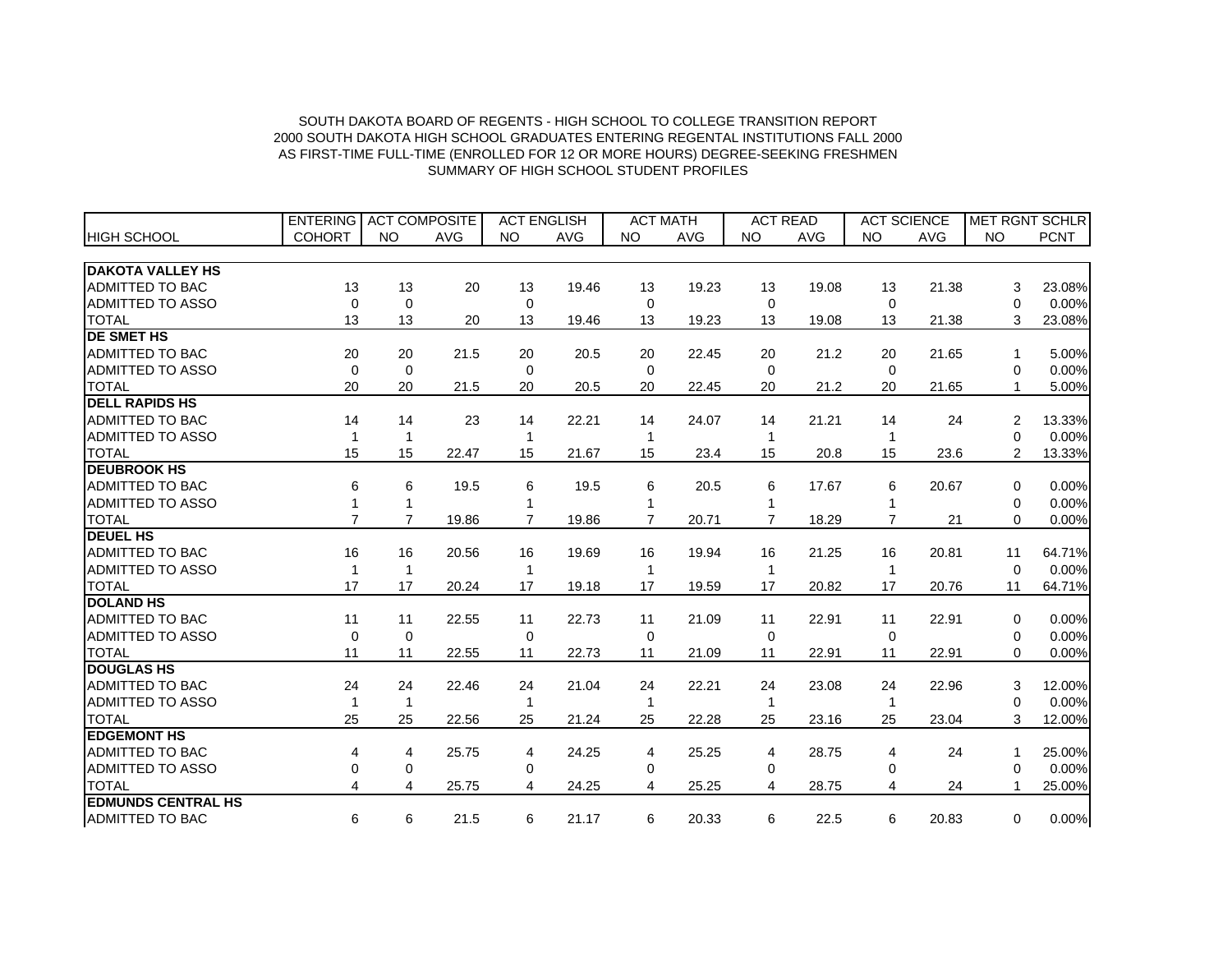|                         | <b>ENTERING</b> | <b>ACT COMPOSITE</b> |            | <b>ACT ENGLISH</b> |            |                | <b>ACT MATH</b> | <b>ACT READ</b> |            |                | <b>ACT SCIENCE</b> |           | <b>MET RGNT SCHLR</b> |
|-------------------------|-----------------|----------------------|------------|--------------------|------------|----------------|-----------------|-----------------|------------|----------------|--------------------|-----------|-----------------------|
| <b>HIGH SCHOOL</b>      | <b>COHORT</b>   | <b>NO</b>            | <b>AVG</b> | <b>NO</b>          | <b>AVG</b> | <b>NO</b>      | <b>AVG</b>      | <b>NO</b>       | <b>AVG</b> | <b>NO</b>      | <b>AVG</b>         | <b>NO</b> | <b>PCNT</b>           |
|                         |                 |                      |            |                    |            |                |                 |                 |            |                |                    |           |                       |
| <b>ADMITTED TO ASSO</b> |                 |                      |            |                    |            |                |                 |                 |            |                |                    | 0         | 0.00%                 |
| <b>TOTAL</b>            | $\overline{7}$  | $\overline{7}$       | 21.14      | 7                  | 21         | $\overline{7}$ | 19.71           | $\overline{7}$  | 22.57      | $\overline{7}$ | 20.14              | $\Omega$  | 0.00%                 |
| <b>ELK POINT HS</b>     |                 |                      |            |                    |            |                |                 |                 |            |                |                    |           |                       |
| <b>ADMITTED TO BAC</b>  | 20              | 20                   | 23.7       | 20                 | 22.6       | 20             | 23.95           | 20              | 24.45      | 20             | 23.2               | 1         | 5.00%                 |
| <b>ADMITTED TO ASSO</b> | 0               | $\mathbf 0$          |            | 0                  |            | $\mathbf 0$    |                 | $\mathbf 0$     |            | 0              |                    | 0         | 0.00%                 |
| <b>TOTAL</b>            | 20              | 20                   | 23.7       | 20                 | 22.6       | 20             | 23.95           | 20              | 24.45      | 20             | 23.2               |           | 5.00%                 |
| <b>ELKTON HS</b>        |                 |                      |            |                    |            |                |                 |                 |            |                |                    |           |                       |
| <b>ADMITTED TO BAC</b>  | 5               | 5                    | 18.4       | 5                  | 18.4       | 5              | 19.6            | 5               | 15.2       | 5              | 19                 | 0         | 0.00%                 |
| <b>ADMITTED TO ASSO</b> | 0               | 0                    |            | 0                  |            | 0              |                 | 0               |            | 0              |                    | 0         | 0.00%                 |
| <b>TOTAL</b>            | 5               | 5                    | 18.4       | 5                  | 18.4       | 5              | 19.6            | 5               | 15.2       | 5              | 19                 | $\Omega$  | 0.00%                 |
| <b>EMERY HS</b>         |                 |                      |            |                    |            |                |                 |                 |            |                |                    |           |                       |
| <b>ADMITTED TO BAC</b>  | 3               | 3                    | 22.33      | 3                  | 21         | 3              | 22.67           | 3               | 24.33      | 3              | 21.33              |           | 33.33%                |
| <b>ADMITTED TO ASSO</b> | 0               | $\overline{0}$       |            | 0                  |            | 0              |                 | 0               |            | $\Omega$       |                    | ∩         | 0.00%                 |
| <b>TOTAL</b>            | 3               | 3                    | 22.33      | 3                  | 21         | 3              | 22.67           | 3               | 24.33      | 3              | 21.33              |           | 33.33%                |
| <b>ESTELLINE HS</b>     |                 |                      |            |                    |            |                |                 |                 |            |                |                    |           |                       |
| <b>ADMITTED TO BAC</b>  | 6               | 6                    | 22.5       | 6                  | 21.67      | 6              | 22.83           | 6               | 23.5       | 6              | 22.17              | 2         | 28.57%                |
| <b>ADMITTED TO ASSO</b> |                 |                      |            |                    |            |                |                 |                 |            |                |                    | $\Omega$  | 0.00%                 |
| <b>TOTAL</b>            |                 | 7                    | 21.14      | 7                  | 20.29      | 7              | 21.29           | 7               | 22.14      |                | 20.71              | 2         | 28.57%                |
| <b>ETHAN HS</b>         |                 |                      |            |                    |            |                |                 |                 |            |                |                    |           |                       |
| ADMITTED TO BAC         | 3               | 3                    | 20         | 3                  | 19         | 3              | 21.33           | 3               | 19.33      | 3              | 20                 | $\Omega$  | 0.00%                 |
| <b>ADMITTED TO ASSO</b> | 0               | 0                    |            | 0                  |            | $\Omega$       |                 | 0               |            | $\Omega$       |                    | 0         | 0.00%                 |
| <b>TOTAL</b>            | 3               | 3                    | 20         | 3                  | 19         | 3              | 21.33           | 3               | 19.33      | 3              | 20                 | 0         | 0.00%                 |
| <b>EUREKA HS</b>        |                 |                      |            |                    |            |                |                 |                 |            |                |                    |           |                       |
| <b>ADMITTED TO BAC</b>  | 6               | 6                    | 22         | 6                  | 21.5       | 6              | 21.17           | 6               | 23.17      | 6              | 21.5               |           | 16.67%                |
| <b>ADMITTED TO ASSO</b> | 0               | 0                    |            | 0                  |            | 0              |                 | 0               |            | $\Omega$       |                    | 0         | 0.00%                 |
| <b>TOTAL</b>            | 6               | 6                    | 22         | 6                  | 21.5       | 6              | 21.17           | 6               | 23.17      | 6              | 21.5               |           | 16.67%                |
| <b>FAITH HS</b>         |                 |                      |            |                    |            |                |                 |                 |            |                |                    |           |                       |
| <b>ADMITTED TO BAC</b>  | 6               | 6                    | 21.83      | 6                  | 22.67      | 6              | 22.17           | 6               | 19.67      | 6              | 22.33              |           | 16.67%                |
| ADMITTED TO ASSO        | 0               | $\mathbf 0$          |            | 0                  |            | 0              |                 | $\Omega$        |            | 0              |                    | 0         | 0.00%                 |
| <b>TOTAL</b>            | 6               | 6                    | 21.83      | 6                  | 22.67      | 6              | 22.17           | 6               | 19.67      | 6              | 22.33              | 1         | 16.67%                |
| <b>FAULKTON HS</b>      |                 |                      |            |                    |            |                |                 |                 |            |                |                    |           |                       |
| ADMITTED TO BAC         | 9               | 9                    | 22.78      | 9                  | 21.22      | 9              | 22.11           | 9               | 24.56      | 9              | 22.67              |           | 10.00%                |
| ADMITTED TO ASSO        |                 |                      |            |                    |            |                |                 |                 |            |                |                    | ∩         | 0.00%                 |
| <b>TOTAL</b>            | 10              | 10                   | 22.3       | 10                 | 21.1       | 10             | 21.5            | 10              | 23.9       | 10             | 22.3               |           | 10.00%                |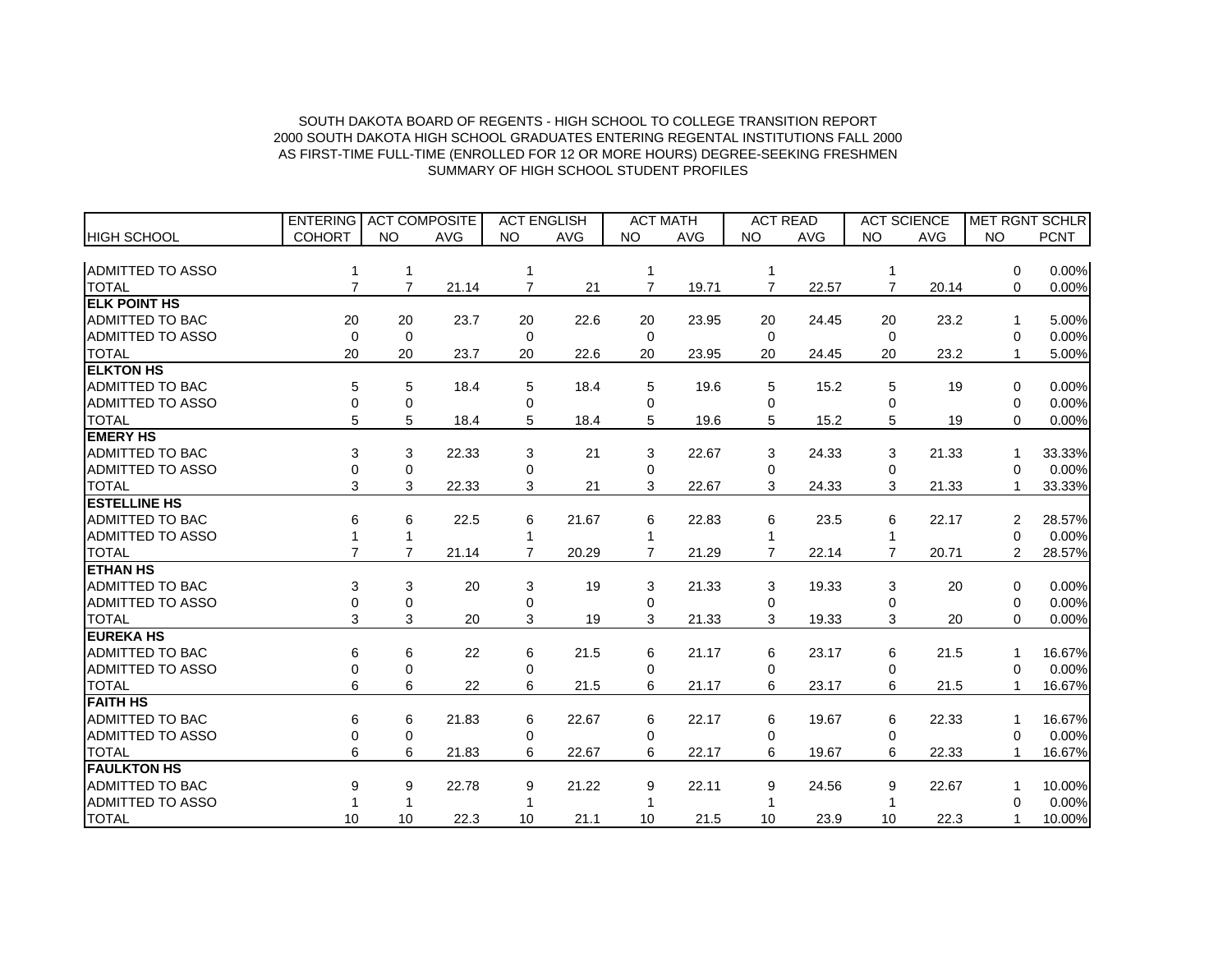|                          | <b>ENTERING</b> | <b>ACT COMPOSITE</b> |            | <b>ACT ENGLISH</b> |            |           | <b>ACT MATH</b> |           | <b>ACT READ</b> |           | <b>ACT SCIENCE</b> |                | <b>MET RGNT SCHLR</b> |
|--------------------------|-----------------|----------------------|------------|--------------------|------------|-----------|-----------------|-----------|-----------------|-----------|--------------------|----------------|-----------------------|
| <b>HIGH SCHOOL</b>       | <b>COHORT</b>   | <b>NO</b>            | <b>AVG</b> | <b>NO</b>          | <b>AVG</b> | <b>NO</b> | <b>AVG</b>      | <b>NO</b> | <b>AVG</b>      | <b>NO</b> | <b>AVG</b>         | <b>NO</b>      | <b>PCNT</b>           |
|                          |                 |                      |            |                    |            |           |                 |           |                 |           |                    |                |                       |
| <b>FLANDREAU HS</b>      |                 |                      |            |                    |            |           |                 |           |                 |           |                    |                |                       |
| ADMITTED TO BAC          | 14              | 14                   | 23.29      | 14                 | 22.07      | 14        | 22.36           | 14        | 24.57           | 14        | 23.64              | 4              | 28.57%                |
| <b>ADMITTED TO ASSO</b>  | 0               | 0                    |            | 0                  |            | 0         |                 | 0         |                 | $\Omega$  |                    | $\Omega$       | 0.00%                 |
| <b>TOTAL</b>             | 14              | 14                   | 23.29      | 14                 | 22.07      | 14        | 22.36           | 14        | 24.57           | 14        | 23.64              | 4              | 28.57%                |
| <b>FREEMAN ACADEMY</b>   |                 |                      |            |                    |            |           |                 |           |                 |           |                    |                |                       |
| <b>ADMITTED TO BAC</b>   | 5               | 5                    | 24.2       | 5                  | 22         | 5         | 26.6            | 5         | 23.6            | 5         | 23.8               | 4              | 80.00%                |
| <b>ADMITTED TO ASSO</b>  | 0               | 0                    |            | 0                  |            | 0         |                 | 0         |                 | 0         |                    | 0              | 0.00%                 |
| <b>TOTAL</b>             | 5               | 5                    | 24.2       | 5                  | 22         | 5         | 26.6            | 5         | 23.6            | 5         | 23.8               | 4              | 80.00%                |
| <b>FREEMAN HS</b>        |                 |                      |            |                    |            |           |                 |           |                 |           |                    |                |                       |
| <b>ADMITTED TO BAC</b>   | 5               | 5                    | 25         | 5                  | 25.4       | 5         | 23.8            | 5         | 26.6            | 5         | 23.8               | 2              | 40.00%                |
| <b>ADMITTED TO ASSO</b>  | 0               | $\mathbf 0$          |            | $\Omega$           |            | $\Omega$  |                 | $\Omega$  |                 | $\Omega$  |                    | $\Omega$       | 0.00%                 |
| <b>TOTAL</b>             | 5               | 5                    | 25         | 5                  | 25.4       | 5         | 23.8            | 5         | 26.6            | 5         | 23.8               | $\overline{2}$ | 40.00%                |
| <b>GARRETSON HS</b>      |                 |                      |            |                    |            |           |                 |           |                 |           |                    |                |                       |
| ADMITTED TO BAC          | 14              | 14                   | 22.36      | 14                 | 21         | 14        | 21.71           | 14        | 23.5            | 14        | 22.86              | 2              | 14.29%                |
| <b>ADMITTED TO ASSO</b>  | $\mathbf 0$     | $\mathbf 0$          |            | $\Omega$           |            | $\Omega$  |                 | $\Omega$  |                 | $\Omega$  |                    | $\Omega$       | 0.00%                 |
| <b>TOTAL</b>             | 14              | 14                   | 22.36      | 14                 | 21         | 14        | 21.71           | 14        | 23.5            | 14        | 22.86              | $\overline{2}$ | 14.29%                |
| <b>GAYVILLE-VOLIN HS</b> |                 |                      |            |                    |            |           |                 |           |                 |           |                    |                |                       |
| <b>ADMITTED TO BAC</b>   | 9               | 9                    | 22.56      | 9                  | 22.11      | 9         | 21.89           | 9         | 22.78           | 9         | 22.33              | 5              | 55.56%                |
| ADMITTED TO ASSO         | 0               | 0                    |            | $\Omega$           |            | $\Omega$  |                 | $\Omega$  |                 | $\Omega$  |                    | $\Omega$       | 0.00%                 |
| <b>TOTAL</b>             | 9               | 9                    | 22.56      | 9                  | 22.11      | 9         | 21.89           | 9         | 22.78           | 9         | 22.33              | 5              | 55.56%                |
| <b>GEDDES HS</b>         |                 |                      |            |                    |            |           |                 |           |                 |           |                    |                |                       |
| <b>ADMITTED TO BAC</b>   | 9               | 9                    | 21.22      | 9                  | 20.22      | 9         | 19.22           | 9         | 21.22           | 9         | 23.56              | $\Omega$       | 0.00%                 |
| ADMITTED TO ASSO         | 0               | $\mathbf 0$          |            | 0                  |            | 0         |                 | 0         |                 | 0         |                    | 0              | 0.00%                 |
| <b>TOTAL</b>             | 9               | 9                    | 21.22      | 9                  | 20.22      | 9         | 19.22           | 9         | 21.22           | 9         | 23.56              | $\Omega$       | 0.00%                 |
| <b>GETTYSBURG HS</b>     |                 |                      |            |                    |            |           |                 |           |                 |           |                    |                |                       |
| <b>ADMITTED TO BAC</b>   | 17              | 17                   | 22.94      | 17                 | 21.29      | 17        | 24.76           | 17        | 23              | 17        | 22.35              | 3              | 17.65%                |
| ADMITTED TO ASSO         | $\mathbf 0$     | $\mathbf 0$          |            | 0                  |            | 0         |                 | 0         |                 | $\Omega$  |                    | 0              | 0.00%                 |
| <b>TOTAL</b>             | 17              | 17                   | 22.94      | 17                 | 21.29      | 17        | 24.76           | 17        | 23              | 17        | 22.35              | 3              | 17.65%                |
| <b>GRANT-DEUEL HS</b>    |                 |                      |            |                    |            |           |                 |           |                 |           |                    |                |                       |
| <b>ADMITTED TO BAC</b>   | 3               | 3                    | 23.67      | 3                  | 22.33      | 3         | 24.67           | 3         | 23              | 3         | 22.67              | 0              | 0.00%                 |
| ADMITTED TO ASSO         | 0               | $\mathbf 0$          |            | 0                  |            | 0         |                 | 0         |                 | 0         |                    | $\Omega$       | 0.00%                 |
| <b>TOTAL</b>             | 3               | 3                    | 23.67      | 3                  | 22.33      | 3         | 24.67           | 3         | 23              | 3         | 22.67              | $\Omega$       | 0.00%                 |
| <b>GREAT PLAINS LUTH</b> |                 |                      |            |                    |            |           |                 |           |                 |           |                    |                |                       |
| <b>ADMITTED TO BAC</b>   | 4               | 4                    | 22         | 4                  | 20.25      | 4         | 22.5            | 4         | 22.75           | 4         | 21                 | 0              | 0.00%                 |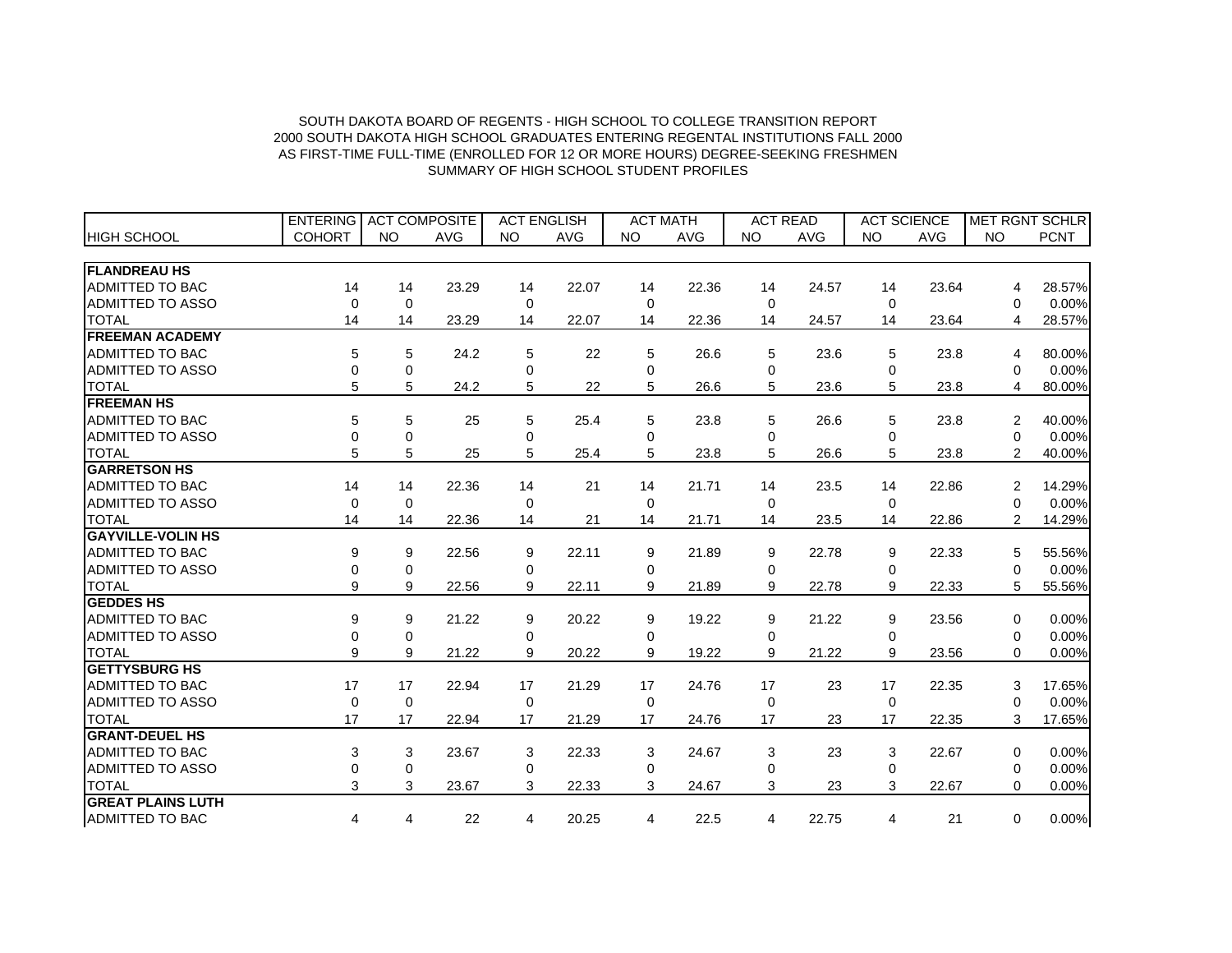|                          | <b>ENTERING</b> | <b>ACT COMPOSITE</b> |            | <b>ACT ENGLISH</b> |            |             | <b>ACT MATH</b> | <b>ACT READ</b> |            |             | <b>ACT SCIENCE</b> |                | <b>MET RGNT SCHLR</b> |
|--------------------------|-----------------|----------------------|------------|--------------------|------------|-------------|-----------------|-----------------|------------|-------------|--------------------|----------------|-----------------------|
| <b>HIGH SCHOOL</b>       | <b>COHORT</b>   | <b>NO</b>            | <b>AVG</b> | <b>NO</b>          | <b>AVG</b> | <b>NO</b>   | <b>AVG</b>      | <b>NO</b>       | <b>AVG</b> | <b>NO</b>   | <b>AVG</b>         | <b>NO</b>      | <b>PCNT</b>           |
|                          |                 |                      |            |                    |            |             |                 |                 |            |             |                    |                |                       |
| <b>ADMITTED TO ASSO</b>  |                 |                      |            |                    |            |             |                 |                 |            |             |                    | 0              | 0.00%                 |
| <b>TOTAL</b>             | 5               | 5                    | 21         | 5                  | 19.2       | 5           | 21.6            | 5               | 22         | 5           | 20                 | $\Omega$       | 0.00%                 |
| <b>GREGORY HS</b>        |                 |                      |            |                    |            |             |                 |                 |            |             |                    |                |                       |
| <b>ADMITTED TO BAC</b>   | 22              | 22                   | 22.09      | 22                 | 21.18      | 22          | 20.23           | 22              | 23.23      | 22          | 22.86              | 1              | 4.55%                 |
| <b>ADMITTED TO ASSO</b>  | $\mathbf 0$     | $\mathbf 0$          |            | 0                  |            | $\mathbf 0$ |                 | $\mathbf 0$     |            | $\mathbf 0$ |                    | 0              | 0.00%                 |
| <b>TOTAL</b>             | 22              | 22                   | 22.09      | 22                 | 21.18      | 22          | 20.23           | 22              | 23.23      | 22          | 22.86              |                | 4.55%                 |
| <b>GROTON HS</b>         |                 |                      |            |                    |            |             |                 |                 |            |             |                    |                |                       |
| <b>ADMITTED TO BAC</b>   | 9               | 9                    | 23.33      | 9                  | 21.67      | 9           | 23.89           | 9               | 23.44      | 9           | 23.67              | 3              | 30.00%                |
| <b>ADMITTED TO ASSO</b>  |                 | 1                    |            | 1                  |            |             |                 |                 |            |             |                    | 0              | 0.00%                 |
| <b>TOTAL</b>             | 10              | 10                   | 22.8       | 10                 | 21.1       | 10          | 23.2            | 10              | 23.2       | 10          | 23.2               | 3              | 30.00%                |
| <b>HAMLIN HS</b>         |                 |                      |            |                    |            |             |                 |                 |            |             |                    |                |                       |
| <b>ADMITTED TO BAC</b>   | 25              | 25                   | 22.2       | 25                 | 20.56      | 25          | 23.96           | 25              | 22         | 25          | 21.88              | 6              | 24.00%                |
| <b>ADMITTED TO ASSO</b>  | $\mathbf 0$     | $\mathbf 0$          |            | $\Omega$           |            | $\Omega$    |                 | $\Omega$        |            | $\Omega$    |                    | 0              | 0.00%                 |
| <b>TOTAL</b>             | 25              | 25                   | 22.2       | 25                 | 20.56      | 25          | 23.96           | 25              | 22         | 25          | 21.88              | 6              | 24.00%                |
| <b>HANSON HS</b>         |                 |                      |            |                    |            |             |                 |                 |            |             |                    |                |                       |
| <b>ADMITTED TO BAC</b>   | 8               | 8                    | 21.5       | 8                  | 20.38      | 8           | 22              | 8               | 21.38      | 8           | 21.13              | 4              | 50.00%                |
| <b>ADMITTED TO ASSO</b>  | 0               | $\mathbf 0$          |            | 0                  |            | $\Omega$    |                 | 0               |            | $\Omega$    |                    | 0              | 0.00%                 |
| <b>TOTAL</b>             | 8               | 8                    | 21.5       | 8                  | 20.38      | 8           | 22              | 8               | 21.38      | 8           | 21.13              | 4              | 50.00%                |
| <b>HARDING COUNTY HS</b> |                 |                      |            |                    |            |             |                 |                 |            |             |                    |                |                       |
| <b>ADMITTED TO BAC</b>   | 3               | 3                    | 23.67      | 3                  | 22         | 3           | 22.67           | 3               | 26.33      | 3           | 23.33              | 2              | 66.67%                |
| <b>ADMITTED TO ASSO</b>  | 0               | $\Omega$             |            | 0                  |            | $\Omega$    |                 | 0               |            | 0           |                    | $\Omega$       | 0.00%                 |
| <b>TOTAL</b>             | 3               | 3                    | 23.67      | 3                  | 22         | 3           | 22.67           | 3               | 26.33      | 3           | 23.33              | $\overline{2}$ | 66.67%                |
| <b>HARRISBURG HS</b>     |                 |                      |            |                    |            |             |                 |                 |            |             |                    |                |                       |
| <b>ADMITTED TO BAC</b>   | 16              | 16                   | 22.25      | 16                 | 20.94      | 16          | 22.38           | 16              | 23.06      | 16          | 21.75              | 8              | 50.00%                |
| <b>ADMITTED TO ASSO</b>  | $\Omega$        | 0                    |            | 0                  |            | $\Omega$    |                 | $\Omega$        |            | $\Omega$    |                    | 0              | 0.00%                 |
| <b>TOTAL</b>             | 16              | 16                   | 22.25      | 16                 | 20.94      | 16          | 22.38           | 16              | 23.06      | 16          | 21.75              | 8              | 50.00%                |
| <b>HENRY HS</b>          |                 |                      |            |                    |            |             |                 |                 |            |             |                    |                |                       |
| <b>ADMITTED TO BAC</b>   | 4               | 4                    | 20.75      | 4                  | 19.5       | 4           | 20.5            | 4               | 20.25      | 4           | 22                 |                | 25.00%                |
| ADMITTED TO ASSO         | 0               | 0                    |            | 0                  |            | 0           |                 | $\Omega$        |            | 0           |                    | 0              | 0.00%                 |
| <b>TOTAL</b>             | 4               | 4                    | 20.75      | 4                  | 19.5       | 4           | 20.5            | 4               | 20.25      | 4           | 22                 | 1              | 25.00%                |
| <b>HERREID HS</b>        |                 |                      |            |                    |            |             |                 |                 |            |             |                    |                |                       |
| <b>ADMITTED TO BAC</b>   | 7               | 7                    | 22         | 7                  | 21.43      | 7           | 21.29           | 7               | 22         |             | 22.29              | 0              | 0.00%                 |
| ADMITTED TO ASSO         | 0               | $\mathbf 0$          |            | 0                  |            | $\Omega$    |                 | <sup>0</sup>    |            | 0           |                    | 0              | 0.00%                 |
| <b>TOTAL</b>             | $\overline{7}$  | $\overline{7}$       | 22         | 7                  | 21.43      | 7           | 21.29           | 7               | 22         |             | 22.29              | $\Omega$       | 0.00%                 |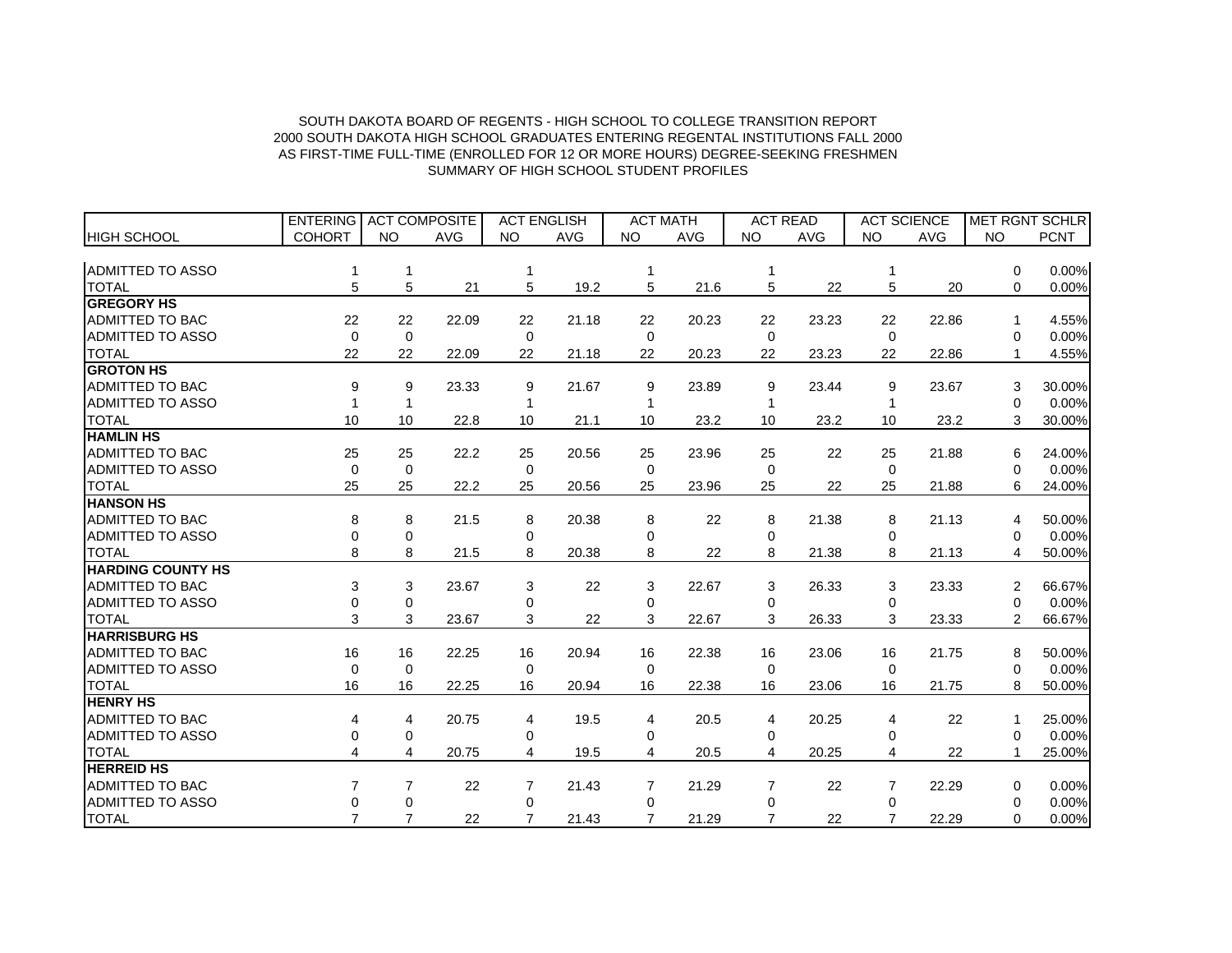|                         | <b>ENTERING</b> | <b>ACT COMPOSITE</b> |            | <b>ACT ENGLISH</b> |            |                | <b>ACT MATH</b> |                   | <b>ACT READ</b> |                   | <b>ACT SCIENCE</b> |           | <b>MET RGNT SCHLR</b> |
|-------------------------|-----------------|----------------------|------------|--------------------|------------|----------------|-----------------|-------------------|-----------------|-------------------|--------------------|-----------|-----------------------|
| <b>HIGH SCHOOL</b>      | <b>COHORT</b>   | <b>NO</b>            | <b>AVG</b> | <b>NO</b>          | <b>AVG</b> | <b>NO</b>      | <b>AVG</b>      | <b>NO</b>         | <b>AVG</b>      | <b>NO</b>         | <b>AVG</b>         | <b>NO</b> | <b>PCNT</b>           |
|                         |                 |                      |            |                    |            |                |                 |                   |                 |                   |                    |           |                       |
| <b>HIGHMORE HS</b>      |                 |                      |            |                    |            |                |                 |                   |                 |                   |                    |           |                       |
| <b>ADMITTED TO BAC</b>  | 6               | 6                    | 25         | 6                  | 22.67      | 6              | 23.83           | 6                 | 27.5            | 6                 | 25.33              | $\Omega$  | 0.00%                 |
| <b>ADMITTED TO ASSO</b> |                 | 1                    |            | 1                  |            |                |                 |                   |                 |                   |                    | 0         | 0.00%                 |
| <b>TOTAL</b>            | $\overline{7}$  | $\overline{7}$       | 24         | $\overline{7}$     | 21.86      | $\overline{7}$ | 23.14           | $\overline{7}$    | 26.29           | 7                 | 23.86              | 0         | 0.00%                 |
| <b>HILL CITY HS</b>     |                 |                      |            |                    |            |                |                 |                   |                 |                   |                    |           |                       |
| <b>ADMITTED TO BAC</b>  | 11              | 11                   | 21.18      | 11                 | 20.36      | 11             | 20              | 11                | 22.55           | 11                | 21.36              | 8         | 72.73%                |
| <b>ADMITTED TO ASSO</b> | $\mathbf 0$     | $\mathbf 0$          |            | 0                  |            | 0              |                 | 0                 |                 | $\Omega$          |                    | 0         | 0.00%                 |
| <b>TOTAL</b>            | 11              | 11                   | 21.18      | 11                 | 20.36      | 11             | 20              | 11                | 22.55           | 11                | 21.36              | 8         | 72.73%                |
| <b>HOT SPRINGS HS</b>   |                 |                      |            |                    |            |                |                 |                   |                 |                   |                    |           |                       |
| ADMITTED TO BAC         | 11              | 11                   | 23.45      | 11                 | 23.18      | 11             | 22.18           | 11                | 24.82           | 11                | 22.91              | $\Omega$  | 0.00%                 |
| <b>ADMITTED TO ASSO</b> | $\mathbf 0$     | $\mathbf 0$          |            | 0                  |            | $\mathbf 0$    |                 | 0                 |                 | $\Omega$          |                    | 0         | 0.00%                 |
| <b>TOTAL</b>            | 11              | 11                   | 23.45      | 11                 | 23.18      | 11             | 22.18           | 11                | 24.82           | 11                | 22.91              | $\Omega$  | 0.00%                 |
| <b>HOVEN HS</b>         |                 |                      |            |                    |            |                |                 |                   |                 |                   |                    |           |                       |
| <b>ADMITTED TO BAC</b>  | 7               | 7                    | 21.71      | $\overline{7}$     | 22         | 7              | 20.71           | 7                 | 21.71           | $\overline{7}$    | 22                 | 4         | 57.14%                |
| <b>ADMITTED TO ASSO</b> | 0               | 0                    |            | 0                  |            | 0              |                 | 0                 |                 | 0                 |                    | 0         | 0.00%                 |
| <b>TOTAL</b>            | $\overline{7}$  | $\overline{7}$       | 21.71      | $\overline{7}$     | 22         | $\overline{7}$ | 20.71           | $\overline{7}$    | 21.71           | $\overline{7}$    | 22                 | 4         | 57.14%                |
| <b>HOWARD HS</b>        |                 |                      |            |                    |            |                |                 |                   |                 |                   |                    |           |                       |
| <b>ADMITTED TO BAC</b>  | 12              | 12                   | 22.08      | 12                 | 20.75      | 12             | 21.42           | 12                | 22.67           | 12                | 22.92              | 4         | 30.77%                |
| <b>ADMITTED TO ASSO</b> | 1               | 1                    |            | 1                  |            |                |                 |                   |                 |                   |                    | $\Omega$  | 0.00%                 |
| <b>TOTAL</b>            | 13              | 13                   | 21.85      | 13                 | 20.85      | 13             | 20.85           | 13                | 22.46           | 13                | 22.69              | 4         | 30.77%                |
| <b>HURLEY HS</b>        |                 |                      |            |                    |            |                |                 |                   |                 |                   |                    |           |                       |
| <b>ADMITTED TO BAC</b>  | 3               | 3                    | 20.67      | 3                  | 19.33      | 3              | 21.67           | 3                 | 20.67           | 3                 | 20.33              | $\Omega$  | 0.00%                 |
| <b>ADMITTED TO ASSO</b> |                 | 1                    |            | 1                  |            |                |                 |                   |                 |                   |                    | 0         | 0.00%                 |
| <b>TOTAL</b>            | 4               | 4                    | 19.25      | 4                  | 17.75      | 4              | 19.75           | 4                 | 19              | 4                 | 19.75              | $\Omega$  | 0.00%                 |
| <b>HURON SENIOR HS</b>  |                 |                      |            |                    |            |                |                 |                   |                 |                   |                    |           |                       |
| <b>ADMITTED TO BAC</b>  | 46              | 46                   | 23.2       | 46                 | 22.24      | 46             | 22.83           | 46                | 23.63           | 46                | 23.65              | 22        | 47.83%                |
| <b>ADMITTED TO ASSO</b> | 0               | $\Omega$             |            | 0                  |            | 0              |                 | 0                 |                 | $\Omega$          |                    | $\Omega$  | 0.00%                 |
| <b>TOTAL</b>            | 46              | 46                   | 23.2       | 46                 | 22.24      | 46             | 22.83           | 46                | 23.63           | 46                | 23.65              | 22        | 47.83%                |
| <b>IPSWICH HS</b>       |                 |                      |            |                    |            |                |                 |                   |                 |                   |                    |           |                       |
| <b>ADMITTED TO BAC</b>  | 12              | 12                   | 23.08      | 12                 | 21.33      | 12             | 24.33           | $12 \overline{ }$ | 22.17           | $12 \overline{ }$ | 23.75              | 3         | 25.00%                |
| <b>ADMITTED TO ASSO</b> | $\mathbf 0$     | $\Omega$             |            | $\Omega$           |            | 0              |                 | 0                 |                 | $\Omega$          |                    | $\Omega$  | 0.00%                 |
| <b>TOTAL</b>            | 12              | 12                   | 23.08      | 12                 | 21.33      | 12             | 24.33           | 12                | 22.17           | 12                | 23.75              | 3         | 25.00%                |
| <b>IRENE HS</b>         |                 |                      |            |                    |            |                |                 |                   |                 |                   |                    |           |                       |
| <b>ADMITTED TO BAC</b>  | $\overline{7}$  | $\overline{7}$       | 24.57      | $\overline{7}$     | 23.86      | $\overline{7}$ | 24.57           | $\overline{7}$    | 24.86           | $\overline{7}$    | 24.71              | 3         | 37.50%                |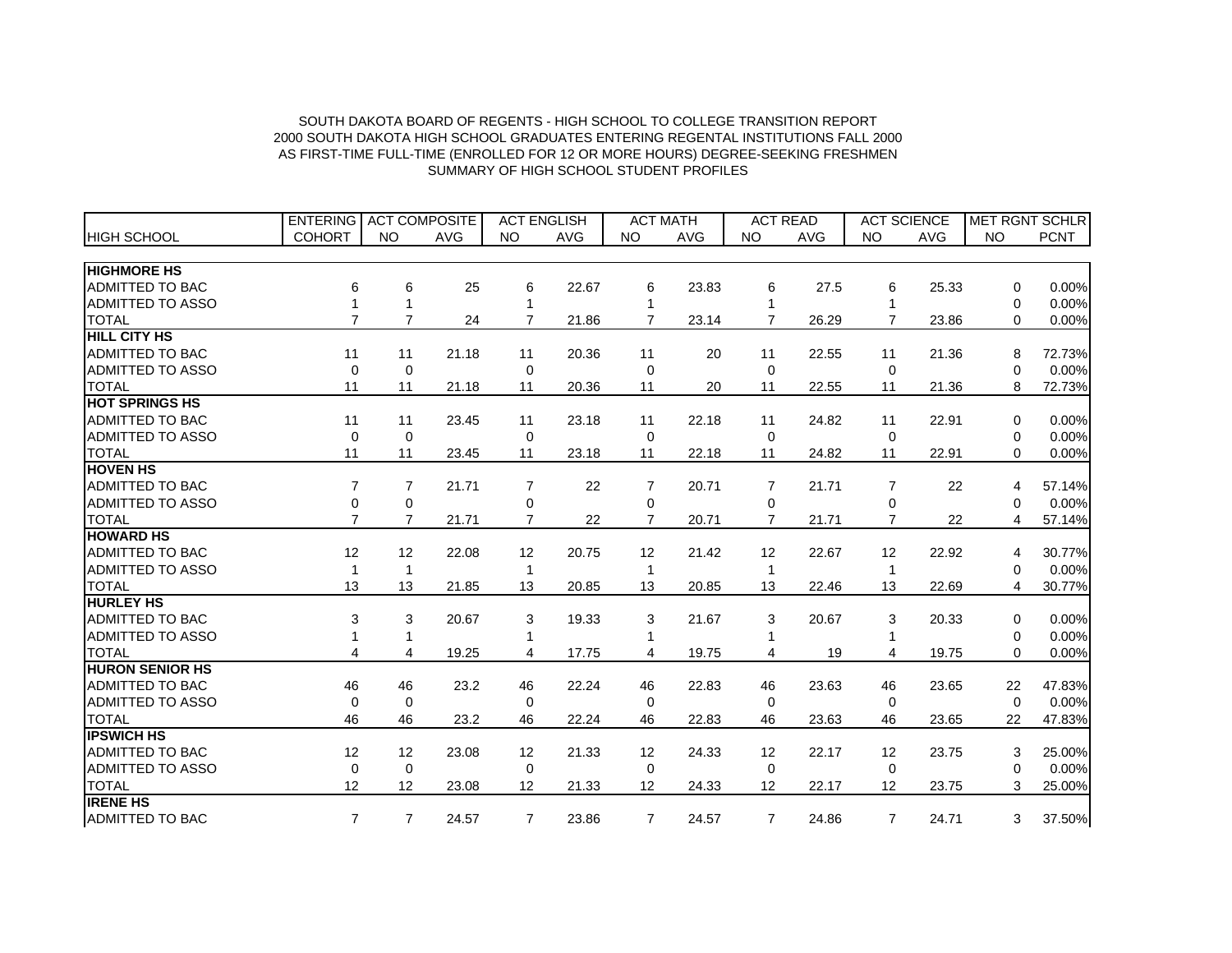|                           | <b>ENTERING</b> | <b>ACT COMPOSITE</b> |            | <b>ACT ENGLISH</b> |            |                | <b>ACT MATH</b> |                | <b>ACT READ</b> | <b>ACT SCIENCE</b> |            | MET RGNT SCHLR |             |
|---------------------------|-----------------|----------------------|------------|--------------------|------------|----------------|-----------------|----------------|-----------------|--------------------|------------|----------------|-------------|
| <b>HIGH SCHOOL</b>        | <b>COHORT</b>   | <b>NO</b>            | <b>AVG</b> | <b>NO</b>          | <b>AVG</b> | <b>NO</b>      | <b>AVG</b>      | <b>NO</b>      | <b>AVG</b>      | <b>NO</b>          | <b>AVG</b> | <b>NO</b>      | <b>PCNT</b> |
|                           |                 |                      |            |                    |            |                |                 |                |                 |                    |            |                |             |
| <b>ADMITTED TO ASSO</b>   |                 | 1                    |            |                    |            |                |                 |                |                 |                    |            |                | 12.50%      |
| <b>TOTAL</b>              | 8               | 8                    | 24.38      | 8                  | 23.75      | 8              | 24.75           | 8              | 24.5            | 8                  | 24.38      | 4              | 50.00%      |
| <b>IROQUOIS HS</b>        |                 |                      |            |                    |            |                |                 |                |                 |                    |            |                |             |
| <b>ADMITTED TO BAC</b>    | 13              | 13                   | 20.46      | 13                 | 20.08      | 13             | 19.15           | 13             | 21.23           | 13                 | 21.38      | 3              | 23.08%      |
| <b>ADMITTED TO ASSO</b>   | 0               | $\mathbf 0$          |            | 0                  |            | 0              |                 | 0              |                 | $\Omega$           |            | 0              | 0.00%       |
| <b>TOTAL</b>              | 13              | 13                   | 20.46      | 13                 | 20.08      | 13             | 19.15           | 13             | 21.23           | 13                 | 21.38      | 3              | 23.08%      |
| <b>J VALLEY CHRIST HS</b> |                 |                      |            |                    |            |                |                 |                |                 |                    |            |                |             |
| <b>ADMITTED TO BAC</b>    | 3               | 3                    | 24.33      | 3                  | 26.33      | 3              | 24.33           | 3              | 22.33           | 3                  | 25         | 0              | 0.00%       |
| <b>ADMITTED TO ASSO</b>   | 0               | $\mathbf 0$          |            | 0                  |            | 0              |                 | 0              |                 | 0                  |            | 0              | 0.00%       |
| <b>TOTAL</b>              | 3               | 3                    | 24.33      | 3                  | 26.33      | 3              | 24.33           | 3              | 22.33           | 3                  | 25         | $\Omega$       | 0.00%       |
| <b>JONES CO. HS</b>       |                 |                      |            |                    |            |                |                 |                |                 |                    |            |                |             |
| <b>ADMITTED TO BAC</b>    | 5               | 5                    | 22.2       | 5                  | 21.8       | 5              | 22.4            | 5              | 22.4            | 5                  | 22         | 4              | 57.14%      |
| <b>ADMITTED TO ASSO</b>   | $\overline{2}$  | $\overline{2}$       | 20.5       | 2                  | 19         | $\overline{2}$ | 21.5            | 2              | 17.5            | 2                  | 23.5       | 1              | 14.29%      |
| <b>TOTAL</b>              | $\overline{7}$  | $\overline{7}$       | 21.71      | $\overline{7}$     | 21         | $\overline{7}$ | 22.14           | $\overline{7}$ | 21              | $\overline{7}$     | 22.43      | 5              | 71.43%      |
| <b>KADOKA HS</b>          |                 |                      |            |                    |            |                |                 |                |                 |                    |            |                |             |
| <b>ADMITTED TO BAC</b>    | 5               | 5                    | 22.6       | 5                  | 22.2       | 5              | 21.6            | 5              | 23.4            | 5                  | 22.2       | 2              | 40.00%      |
| <b>ADMITTED TO ASSO</b>   | 0               | 0                    |            | 0                  |            | 0              |                 | 0              |                 | 0                  |            | $\Omega$       | 0.00%       |
| <b>TOTAL</b>              | 5               | 5                    | 22.6       | 5                  | 22.2       | 5              | 21.6            | 5              | 23.4            | 5                  | 22.2       | $\overline{2}$ | 40.00%      |
| <b>KIMBALL HS</b>         |                 |                      |            |                    |            |                |                 |                |                 |                    |            |                |             |
| <b>ADMITTED TO BAC</b>    | 3               | 3                    | 22.67      | 3                  | 23         | 3              | 23              | 3              | 21.67           | 3                  | 22.33      | 2              | 66.67%      |
| <b>ADMITTED TO ASSO</b>   | $\Omega$        | 0                    |            | 0                  |            | 0              |                 | $\Omega$       |                 | 0                  |            | $\Omega$       | 0.00%       |
| <b>TOTAL</b>              | 3               | 3                    | 22.67      | 3                  | 23         | 3              | 23              | 3              | 21.67           | 3                  | 22.33      | $\overline{2}$ | 66.67%      |
| <b>LAKE PRESTON HS</b>    |                 |                      |            |                    |            |                |                 |                |                 |                    |            |                |             |
| <b>ADMITTED TO BAC</b>    | 10              | 10                   | 23.3       | 10                 | 22.3       | 10             | 26.3            | 10             | 22.1            | 10                 | 21.7       | 3              | 30.00%      |
| <b>ADMITTED TO ASSO</b>   | $\Omega$        | $\Omega$             |            | $\Omega$           |            | $\Omega$       |                 | $\Omega$       |                 | $\Omega$           |            | 0              | 0.00%       |
| <b>TOTAL</b>              | 10              | 10                   | 23.3       | 10                 | 22.3       | 10             | 26.3            | 10             | 22.1            | 10                 | 21.7       | 3              | 30.00%      |
| <b>LANGFORD HS</b>        |                 |                      |            |                    |            |                |                 |                |                 |                    |            |                |             |
| <b>ADMITTED TO BAC</b>    | 6               | 6                    | 19.67      | 6                  | 20.67      | 6              | 19.17           | 6              | 18.67           | 6                  | 19.67      | $\Omega$       | 0.00%       |
| ADMITTED TO ASSO          |                 | 1                    |            |                    |            |                |                 |                |                 |                    |            | $\Omega$       | 0.00%       |
| <b>TOTAL</b>              | $\overline{7}$  | $\overline{7}$       | 19.14      | 7                  | 19.86      | 7              | 18.57           | 7              | 18.29           |                    | 19.57      | $\Omega$       | 0.00%       |
| <b>LEAD HS</b>            |                 |                      |            |                    |            |                |                 |                |                 |                    |            |                |             |
| <b>ADMITTED TO BAC</b>    | 28              | 28                   | 21.68      | 28                 | 20.43      | 28             | 21.86           | 28             | 22              | 28                 | 22.11      | 10             | 35.71%      |
| <b>ADMITTED TO ASSO</b>   | $\Omega$        | $\Omega$             |            | 0                  |            | $\Omega$       |                 | $\Omega$       |                 | $\Omega$           |            | $\Omega$       | 0.00%       |
| <b>TOTAL</b>              | 28              | 28                   | 21.68      | 28                 | 20.43      | 28             | 21.86           | 28             | 22              | 28                 | 22.11      | 10             | 35.71%      |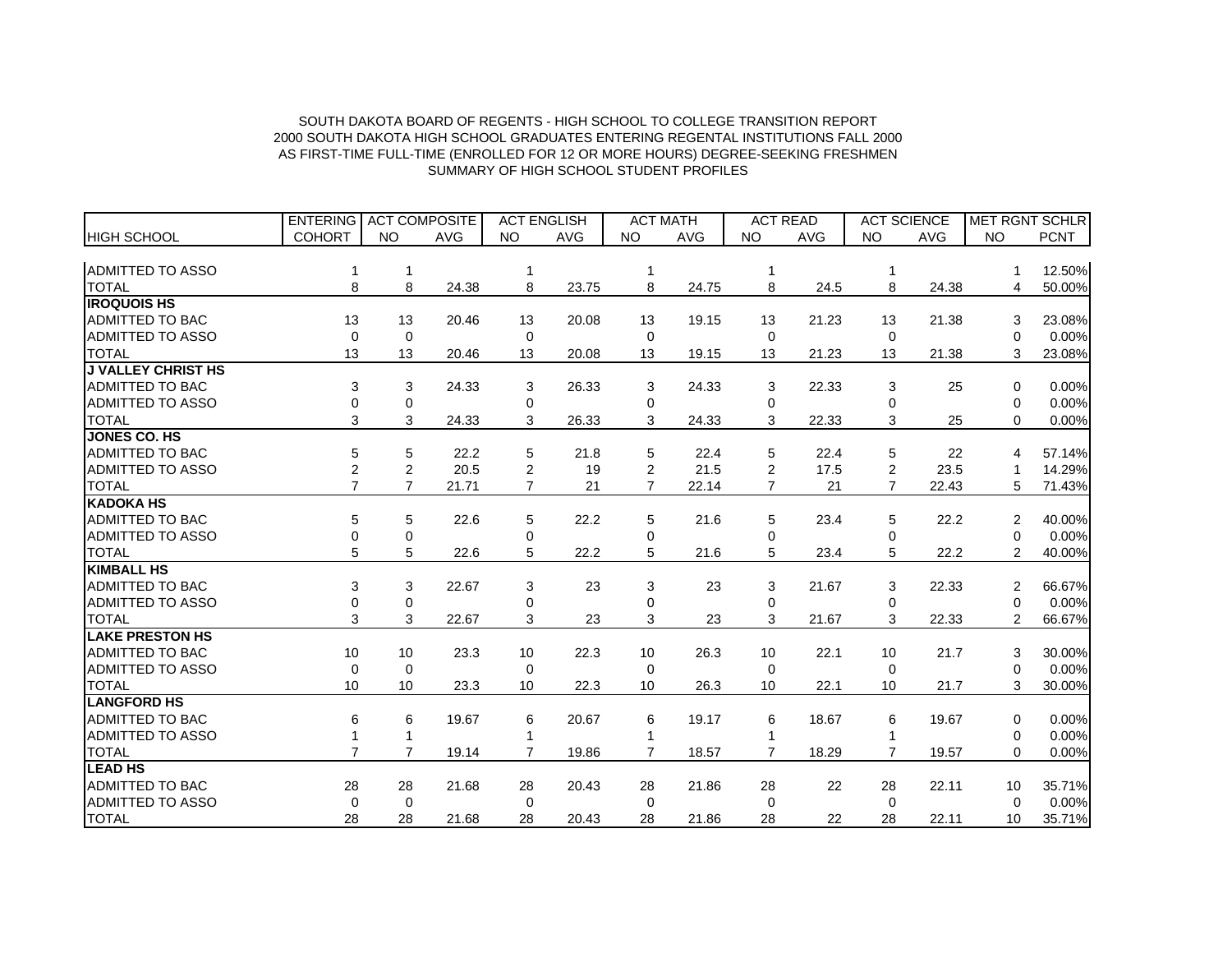|                           | <b>ENTERING</b> | <b>ACT COMPOSITE</b> |            | <b>ACT ENGLISH</b> |            |                | <b>ACT MATH</b> |                   | <b>ACT READ</b> |                | <b>ACT SCIENCE</b> |                | <b>MET RGNT SCHLR</b> |
|---------------------------|-----------------|----------------------|------------|--------------------|------------|----------------|-----------------|-------------------|-----------------|----------------|--------------------|----------------|-----------------------|
| <b>HIGH SCHOOL</b>        | <b>COHORT</b>   | <b>NO</b>            | <b>AVG</b> | <b>NO</b>          | <b>AVG</b> | <b>NO</b>      | <b>AVG</b>      | <b>NO</b>         | <b>AVG</b>      | <b>NO</b>      | <b>AVG</b>         | <b>NO</b>      | <b>PCNT</b>           |
|                           |                 |                      |            |                    |            |                |                 |                   |                 |                |                    |                |                       |
| <b>LEMMON HS</b>          |                 |                      |            |                    |            |                |                 |                   |                 |                |                    |                |                       |
| <b>ADMITTED TO BAC</b>    | 6               | 6                    | 22.5       | 6                  | 22.5       | 6              | 20.67           | 6                 | 22.5            | 6              | 23.83              | 0              | 0.00%                 |
| <b>ADMITTED TO ASSO</b>   | 1               | 1                    |            | 1                  |            |                |                 |                   |                 |                |                    | 0              | 0.00%                 |
| <b>TOTAL</b>              | $\overline{7}$  | $\overline{7}$       | 21.86      | $\overline{7}$     | 21.57      | $\overline{7}$ | 19.71           | $\overline{7}$    | 22.43           |                | 23.14              | $\Omega$       | 0.00%                 |
| <b>LENNOX HS</b>          |                 |                      |            |                    |            |                |                 |                   |                 |                |                    |                |                       |
| ADMITTED TO BAC           | 35              | 35                   | 22.06      | 35                 | 22.23      | 35             | 20.83           | 35                | 22.29           | 35             | 22                 | 8              | 22.22%                |
| <b>ADMITTED TO ASSO</b>   | 1               | 1                    |            | 1                  |            |                |                 |                   |                 |                |                    | $\Omega$       | 0.00%                 |
| <b>TOTAL</b>              | 36              | 36                   | 21.89      | 36                 | 22.08      | 36             | 20.64           | 36                | 22.03           | 36             | 21.94              | 8              | 22.22%                |
| <b>LEOLA HS</b>           |                 |                      |            |                    |            |                |                 |                   |                 |                |                    |                |                       |
| ADMITTED TO BAC           | 5               | 5                    | 20.8       | 5                  | 19.8       | 5              | 20.2            | 5                 | 18.6            | 5              | 23.6               | 0              | 0.00%                 |
| ADMITTED TO ASSO          | 1               | 1                    |            | 1                  |            |                |                 |                   |                 |                |                    | 0              | 0.00%                 |
| <b>TOTAL</b>              | 6               | 6                    | 20.17      | 6                  | 19.33      | 6              | 19.5            | 6                 | 18.33           | 6              | 22.83              | $\Omega$       | 0.00%                 |
| <b>LINCOLN HS, SF</b>     |                 |                      |            |                    |            |                |                 |                   |                 |                |                    |                |                       |
| ADMITTED TO BAC           | 52              | 52                   | 21.88      | 52                 | 20.19      | 52             | 21.87           | 52                | 22.71           | 52             | 22.54              | 8              | 14.29%                |
| ADMITTED TO ASSO          | 4               | 4                    | 17.25      | 4                  | 17.25      | 4              | 15.75           | $\overline{4}$    | 18              | 4              | 17                 | $\Omega$       | 0.00%                 |
| <b>TOTAL</b>              | 56              | 56                   | 21.55      | 56                 | 19.98      | 56             | 21.43           | 56                | 22.38           | 56             | 22.14              | 8              | 14.29%                |
| <b>LITTLE WOUND DAY S</b> |                 |                      |            |                    |            |                |                 |                   |                 |                |                    |                |                       |
| <b>ADMITTED TO BAC</b>    | 3               | 3                    | 16.67      | 3                  | 15.33      | 3              | 16.33           | 3                 | 16              | 3              | 17.33              | $\Omega$       | 0.00%                 |
| ADMITTED TO ASSO          | 0               | $\mathbf 0$          |            | 0                  |            | 0              |                 | $\Omega$          |                 | $\Omega$       |                    | 0              | 0.00%                 |
| <b>TOTAL</b>              | 3               | 3                    | 16.67      | 3                  | 15.33      | 3              | 16.33           | 3                 | 16              | 3              | 17.33              | $\Omega$       | 0.00%                 |
| <b>LYMAN HS</b>           |                 |                      |            |                    |            |                |                 |                   |                 |                |                    |                |                       |
| ADMITTED TO BAC           | 12              | 12                   | 21.08      | 12                 | 20.83      | 12             | 18.83           | $12 \overline{ }$ | 22.92           | 12             | 21.08              | 4              | 33.33%                |
| ADMITTED TO ASSO          | 0               | $\mathbf 0$          |            | 0                  |            | $\Omega$       |                 | 0                 |                 | $\Omega$       |                    | 0              | 0.00%                 |
| <b>TOTAL</b>              | 12              | 12                   | 21.08      | 12                 | 20.83      | 12             | 18.83           | 12                | 22.92           | 12             | 21.08              | 4              | 33.33%                |
| <b>MADISON HS</b>         |                 |                      |            |                    |            |                |                 |                   |                 |                |                    |                |                       |
| ADMITTED TO BAC           | 44              | 44                   | 22.39      | 44                 | 21.36      | 44             | 21.84           | 44                | 23.23           | 44             | 22.55              | 11             | 22.45%                |
| ADMITTED TO ASSO          | 5               | 5                    | 19         | 5                  | 18         | 5              | 17.6            | 5                 | 20              | 5              | 19.8               | $\Omega$       | 0.00%                 |
| <b>TOTAL</b>              | 49              | 49                   | 22.04      | 49                 | 21.02      | 49             | 21.41           | 49                | 22.9            | 49             | 22.27              | 11             | 22.45%                |
| <b>MARION HS</b>          |                 |                      |            |                    |            |                |                 |                   |                 |                |                    |                |                       |
| <b>ADMITTED TO BAC</b>    | 7               | $\overline{7}$       | 20.86      | $\overline{7}$     | 21         | $\overline{7}$ | 19.86           | $\overline{7}$    | 22.71           | $\overline{7}$ | 20.43              | 2              | 28.57%                |
| ADMITTED TO ASSO          | 0               | 0                    |            | 0                  |            | $\Omega$       |                 | $\Omega$          |                 | $\Omega$       |                    | $\Omega$       | 0.00%                 |
| <b>TOTAL</b>              | $\overline{7}$  | $\overline{7}$       | 20.86      | 7                  | 21         | $\overline{7}$ | 19.86           | $\overline{7}$    | 22.71           | 7              | 20.43              | $\overline{2}$ | 28.57%                |
| <b>MCCOOK CENTRAL HS</b>  |                 |                      |            |                    |            |                |                 |                   |                 |                |                    |                |                       |
| ADMITTED TO BAC           | 10              | 10                   | 21.1       | 10                 | 19.7       | 10             | 21.3            | 10                | 21.4            | 10             | 21.2               | 0              | 0.00%                 |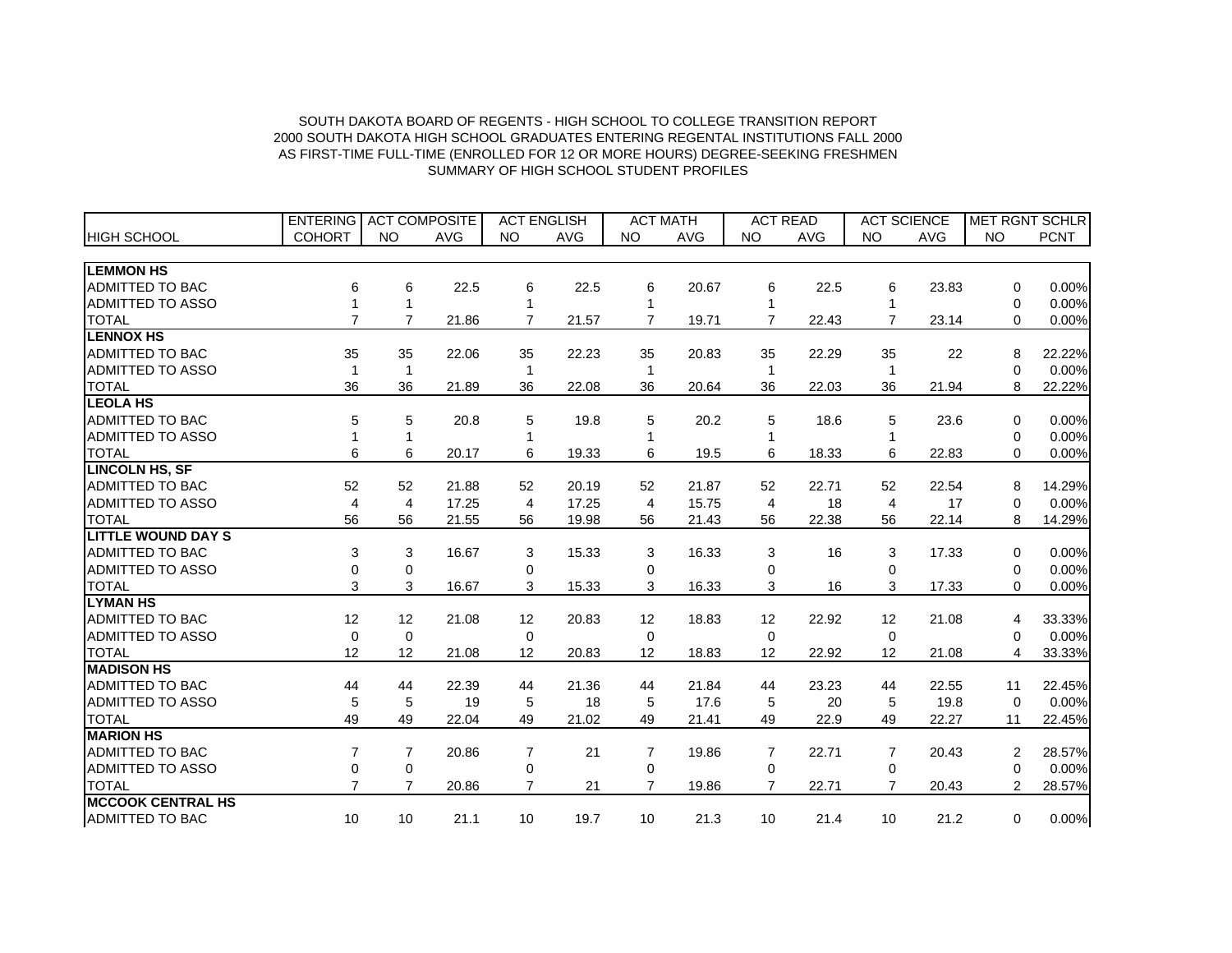|                         | <b>ENTERING</b> | <b>ACT COMPOSITE</b> |            | <b>ACT ENGLISH</b> |            | <b>ACT MATH</b> |            | <b>ACT READ</b> |            | <b>ACT SCIENCE</b> |            |           | MET RGNT SCHLR |
|-------------------------|-----------------|----------------------|------------|--------------------|------------|-----------------|------------|-----------------|------------|--------------------|------------|-----------|----------------|
| <b>HIGH SCHOOL</b>      | <b>COHORT</b>   | <b>NO</b>            | <b>AVG</b> | <b>NO</b>          | <b>AVG</b> | <b>NO</b>       | <b>AVG</b> | <b>NO</b>       | <b>AVG</b> | <b>NO</b>          | <b>AVG</b> | <b>NO</b> | <b>PCNT</b>    |
|                         |                 |                      |            |                    |            |                 |            |                 |            |                    |            |           |                |
| <b>ADMITTED TO ASSO</b> | 0               | $\mathbf 0$          |            | 0                  |            | $\mathbf 0$     |            | 0               |            | $\Omega$           |            | $\Omega$  | 0.00%          |
| <b>TOTAL</b>            | 10              | 10                   | 21.1       | 10                 | 19.7       | 10              | 21.3       | 10              | 21.4       | 10                 | 21.2       | $\Omega$  | 0.00%          |
| <b>MCINTOSH HS</b>      |                 |                      |            |                    |            |                 |            |                 |            |                    |            |           |                |
| <b>ADMITTED TO BAC</b>  | 3               | 3                    | 23.33      | 3                  | 22         | 3               | 22.67      | 3               | 24.33      | 3                  | 22.33      | 0         | 0.00%          |
| <b>ADMITTED TO ASSO</b> |                 | 1                    |            |                    |            |                 |            |                 |            |                    |            | 0         | 0.00%          |
| <b>TOTAL</b>            | 4               | $\overline{4}$       | 23.5       | 4                  | 21.75      | $\overline{4}$  | 23.25      | 4               | 24.5       |                    | 22.75      | 0         | 0.00%          |
| <b>MENNO HS</b>         |                 |                      |            |                    |            |                 |            |                 |            |                    |            |           |                |
| <b>ADMITTED TO BAC</b>  | 10              | 10                   | 21.1       | 10                 | 20.4       | 10              | 20.6       | 10              | 21.7       | 10                 | 20.8       | 1         | 10.00%         |
| <b>ADMITTED TO ASSO</b> | 0               | 0                    |            | 0                  |            | 0               |            | 0               |            | $\Omega$           |            | 0         | 0.00%          |
| <b>TOTAL</b>            | 10              | 10                   | 21.1       | 10                 | 20.4       | 10              | 20.6       | 10              | 21.7       | 10                 | 20.8       | 1         | 10.00%         |
| <b>MIDLAND HS</b>       |                 |                      |            |                    |            |                 |            |                 |            |                    |            |           |                |
| <b>ADMITTED TO BAC</b>  | 3               | 3                    | 20.67      | 3                  | 19.33      | 3               | 23.33      | 3               | 19         | 3                  | 19.67      |           | 33.33%         |
| <b>ADMITTED TO ASSO</b> | 0               | $\mathbf 0$          |            | 0                  |            | 0               |            | 0               |            | 0                  |            | $\Omega$  | 0.00%          |
| <b>TOTAL</b>            | 3               | 3                    | 20.67      | 3                  | 19.33      | 3               | 23.33      | 3               | 19         | 3                  | 19.67      |           | 33.33%         |
| <b>MILBANK HS</b>       |                 |                      |            |                    |            |                 |            |                 |            |                    |            |           |                |
| <b>ADMITTED TO BAC</b>  | 18              | 18                   | 23.94      | 18                 | 22.44      | 18              | 24.06      | 18              | 24         | 18                 | 24.67      | 1         | 5.56%          |
| <b>ADMITTED TO ASSO</b> | $\Omega$        | $\mathbf 0$          |            | $\Omega$           |            | $\Omega$        |            | $\Omega$        |            | $\Omega$           |            | $\Omega$  | 0.00%          |
| <b>TOTAL</b>            | 18              | 18                   | 23.94      | 18                 | 22.44      | 18              | 24.06      | 18              | 24         | 18                 | 24.67      | 1         | 5.56%          |
| <b>MILLER HS</b>        |                 |                      |            |                    |            |                 |            |                 |            |                    |            |           |                |
| <b>ADMITTED TO BAC</b>  | 24              | 24                   | 23.17      | 24                 | 22.25      | 24              | 23.96      | 24              | 23.5       | 24                 | 22.54      | 1         | 4.00%          |
| <b>ADMITTED TO ASSO</b> | 1               | 1                    |            |                    |            |                 |            | 1               |            |                    |            | 0         | 0.00%          |
| <b>TOTAL</b>            | 25              | 25                   | 22.92      | 25                 | 22.08      | 25              | 23.72      | 25              | 23.24      | 25                 | 22.28      | 1         | 4.00%          |
| <b>MITCHELL HS</b>      |                 |                      |            |                    |            |                 |            |                 |            |                    |            |           |                |
| <b>ADMITTED TO BAC</b>  | 45              | 45                   | 22.22      | 45                 | 20.96      | 45              | 22.07      | 45              | 22.36      | 45                 | 22.87      | 8         | 17.02%         |
| <b>ADMITTED TO ASSO</b> | $\overline{2}$  | $\overline{2}$       | 20         | 2                  | 20.5       | 2               | 17.5       | 2               | 19         | 2                  | 21.5       | 0         | 0.00%          |
| <b>TOTAL</b>            | 47              | 47                   | 22.13      | 47                 | 20.94      | 47              | 21.87      | 47              | 22.21      | 47                 | 22.81      | 8         | 17.02%         |
| <b>MOBRIDGE HS</b>      |                 |                      |            |                    |            |                 |            |                 |            |                    |            |           |                |
| <b>ADMITTED TO BAC</b>  | 10              | 10                   | 21.6       | 10                 | 20.9       | 10              | 21         | 10              | 21.6       | 10                 | 22.5       | 4         | 36.36%         |
| <b>ADMITTED TO ASSO</b> |                 | 1                    |            |                    |            |                 |            |                 |            |                    |            | $\Omega$  | 0.00%          |
| <b>TOTAL</b>            | 11              | 11                   | 21         | 11                 | 20.18      | 11              | 20.73      | 11              | 20.73      | 11                 | 21.91      | 4         | 36.36%         |
| <b>MONTROSE HS</b>      |                 |                      |            |                    |            |                 |            |                 |            |                    |            |           |                |
| <b>ADMITTED TO BAC</b>  | 10              | 10                   | 20.8       | 10                 | 19.8       | 10              | 21.9       | 10              | 19.9       | 10                 | 20.7       | 0         | 0.00%          |
| <b>ADMITTED TO ASSO</b> |                 | 1                    |            |                    |            |                 |            |                 |            |                    |            | $\Omega$  | 0.00%          |
| <b>TOTAL</b>            | 11              | 11                   | 20.73      | 11                 | 19.64      | 11              | 21.73      | 11              | 20.09      | 11                 | 20.64      | $\Omega$  | 0.00%          |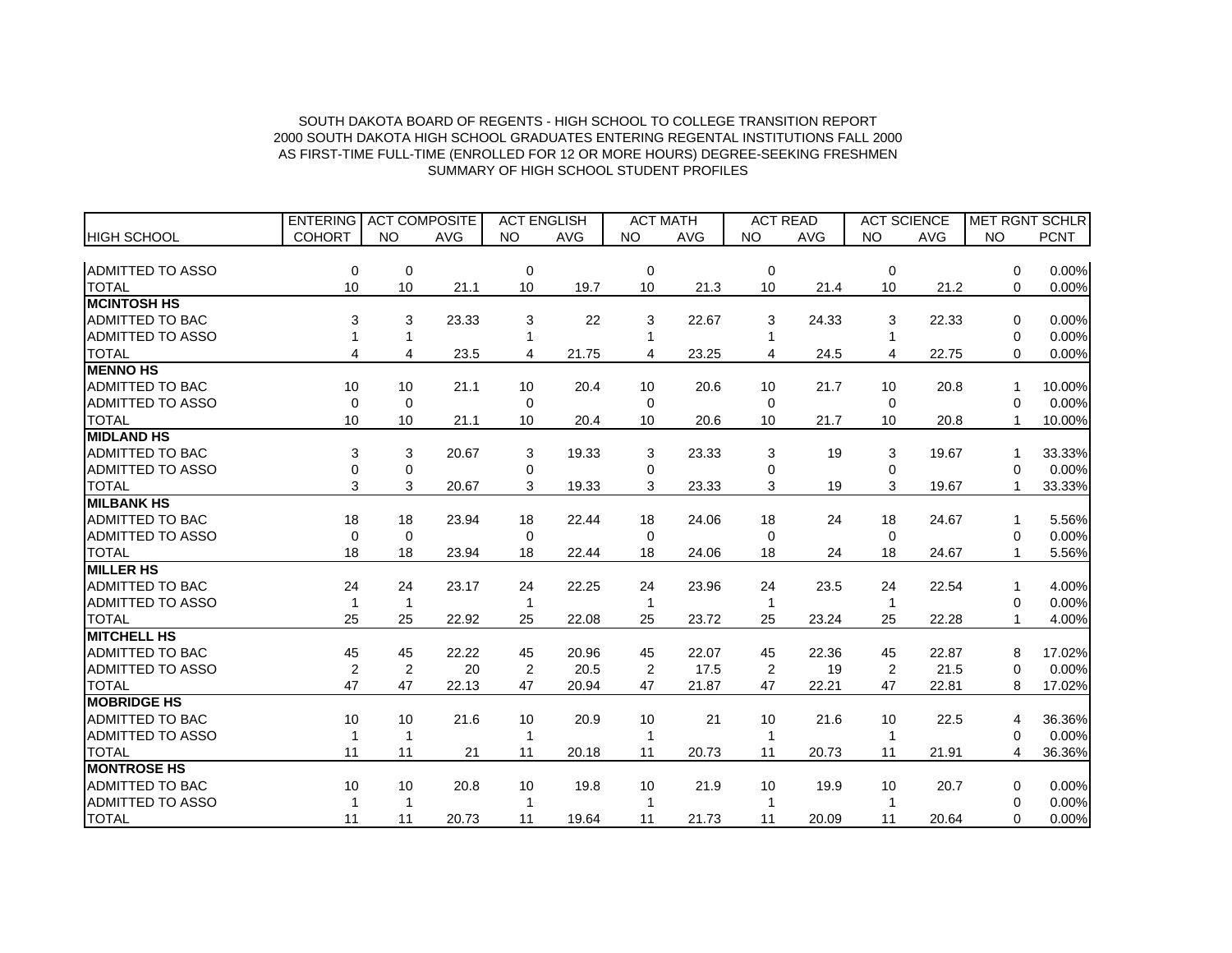|                         | <b>ENTERING</b> | <b>ACT COMPOSITE</b> |            | <b>ACT ENGLISH</b> |            |                | <b>ACT MATH</b> |                | <b>ACT READ</b> |                | <b>ACT SCIENCE</b> |                | <b>MET RGNT SCHLR</b> |
|-------------------------|-----------------|----------------------|------------|--------------------|------------|----------------|-----------------|----------------|-----------------|----------------|--------------------|----------------|-----------------------|
| <b>HIGH SCHOOL</b>      | <b>COHORT</b>   | <b>NO</b>            | <b>AVG</b> | <b>NO</b>          | <b>AVG</b> | <b>NO</b>      | <b>AVG</b>      | <b>NO</b>      | <b>AVG</b>      | <b>NO</b>      | <b>AVG</b>         | NO             | <b>PCNT</b>           |
|                         |                 |                      |            |                    |            |                |                 |                |                 |                |                    |                |                       |
| <b>MT VERNON HS</b>     |                 |                      |            |                    |            |                |                 |                |                 |                |                    |                |                       |
| <b>ADMITTED TO BAC</b>  | 9               | 9                    | 21.89      | 9                  | 20.11      | 9              | 22.67           | 9              | 21              | 9              | 23.33              | $\Omega$       | 0.00%                 |
| <b>ADMITTED TO ASSO</b> | 0               | 0                    |            | 0                  |            | 0              |                 | 0              |                 | 0              |                    | 0              | 0.00%                 |
| <b>TOTAL</b>            | 9               | 9                    | 21.89      | 9                  | 20.11      | 9              | 22.67           | 9              | 21              | 9              | 23.33              | 0              | 0.00%                 |
| <b>NEWELL HS</b>        |                 |                      |            |                    |            |                |                 |                |                 |                |                    |                |                       |
| <b>ADMITTED TO BAC</b>  | 10              | 10                   | 22.4       | 10                 | 21.6       | 10             | 20.6            | 10             | 23.6            | 10             | 22.9               | 5              | 50.00%                |
| <b>ADMITTED TO ASSO</b> | 0               | $\mathbf 0$          |            | 0                  |            | $\Omega$       |                 | $\Omega$       |                 | $\Omega$       |                    | 0              | 0.00%                 |
| <b>TOTAL</b>            | 10              | 10                   | 22.4       | 10                 | 21.6       | 10             | 20.6            | 10             | 23.6            | 10             | 22.9               | 5              | 50.00%                |
| <b>INORTHWESTRN HS</b>  |                 |                      |            |                    |            |                |                 |                |                 |                |                    |                |                       |
| ADMITTED TO BAC         | 5               | 5                    | 22         | 5                  | 20.6       | 5              | 22.2            | 5              | 20.8            | 5              | 22.8               | $\Omega$       | 0.00%                 |
| <b>ADMITTED TO ASSO</b> | $\mathbf{1}$    | $\mathbf{1}$         |            | 1                  |            |                |                 |                |                 |                |                    | 0              | 0.00%                 |
| <b>TOTAL</b>            | 6               | 6                    | 21.17      | 6                  | 20         | 6              | 21              | 6              | 20.5            | 6              | 21.83              | $\Omega$       | 0.00%                 |
| <b>OGORMAN HS</b>       |                 |                      |            |                    |            |                |                 |                |                 |                |                    |                |                       |
| <b>ADMITTED TO BAC</b>  | 54              | 54                   | 22.89      | 54                 | 23.06      | 54             | 22.56           | 54             | 22.94           | 54             | 22.22              | 17             | 31.48%                |
| <b>ADMITTED TO ASSO</b> | $\mathbf 0$     | $\Omega$             |            | $\Omega$           |            | $\Omega$       |                 | $\Omega$       |                 | $\Omega$       |                    | $\Omega$       | 0.00%                 |
| <b>TOTAL</b>            | 54              | 54                   | 22.89      | 54                 | 23.06      | 54             | 22.56           | 54             | 22.94           | 54             | 22.22              | 17             | 31.48%                |
| <b>OLDHAM-RAMONA HS</b> |                 |                      |            |                    |            |                |                 |                |                 |                |                    |                |                       |
| <b>ADMITTED TO BAC</b>  | 7               | 7                    | 21.57      | $\overline{7}$     | 19         | 7              | 22.14           | 7              | 21.29           | $\overline{7}$ | 23                 | $\Omega$       | 0.00%                 |
| <b>ADMITTED TO ASSO</b> |                 | 1                    |            |                    |            |                |                 |                |                 |                |                    | $\Omega$       | 0.00%                 |
| <b>TOTAL</b>            | 8               | 8                    | 21.13      | 8                  | 19         | 8              | 21.5            | 8              | 21              | 8              | 22                 | $\Omega$       | 0.00%                 |
| <b>PARKER HS</b>        |                 |                      |            |                    |            |                |                 |                |                 |                |                    |                |                       |
| <b>ADMITTED TO BAC</b>  | 10              | 10                   | 24.2       | 10                 | 22.9       | 10             | 24.1            | 10             | 25              | 10             | 24.6               | 2              | 18.18%                |
| <b>ADMITTED TO ASSO</b> |                 | 1                    |            | 1                  |            |                |                 |                |                 |                |                    | 0              | 0.00%                 |
| <b>TOTAL</b>            | 11              | 11                   | 23.73      | 11                 | 22.55      | 11             | 23.64           | 11             | 24.27           | 11             | 24.18              | $\overline{2}$ | 18.18%                |
| <b>PARKSTON HS</b>      |                 |                      |            |                    |            |                |                 |                |                 |                |                    |                |                       |
| <b>ADMITTED TO BAC</b>  | 16              | 16                   | 22.25      | 16                 | 20.31      | 16             | 23.63           | 16             | 21.63           | 16             | 23.31              | 0              | 0.00%                 |
| <b>ADMITTED TO ASSO</b> | $\mathbf 0$     | $\Omega$             |            | 0                  |            | $\Omega$       |                 | 0              |                 | $\Omega$       |                    | 0              | 0.00%                 |
| <b>TOTAL</b>            | 16              | 16                   | 22.25      | 16                 | 20.31      | 16             | 23.63           | 16             | 21.63           | 16             | 23.31              | $\Omega$       | 0.00%                 |
| <b>PHILIP HS</b>        |                 |                      |            |                    |            |                |                 |                |                 |                |                    |                |                       |
| ADMITTED TO BAC         | 6               | 6                    | 22.67      | 6                  | 22.67      | 6              | 23.5            | 6              | 22.67           | 6              | 21.83              | 3              | 42.86%                |
| <b>ADMITTED TO ASSO</b> |                 | 1                    |            | 1                  |            |                |                 |                |                 |                |                    |                | 14.29%                |
| <b>TOTAL</b>            | $\overline{7}$  | $\overline{7}$       | 22.71      | $\overline{7}$     | 23.29      | $\overline{7}$ | 23.43           | $\overline{7}$ | 22.14           | $\overline{7}$ | 21.86              | 4              | 57.14%                |
| <b>PLANKINTON HS</b>    |                 |                      |            |                    |            |                |                 |                |                 |                |                    |                |                       |
| <b>ADMITTED TO BAC</b>  | 5               | 5                    | 18.6       | 5                  | 17.4       | 5              | 19              | 5              | 19              | 5              | 18.4               | 4              | 80.00%                |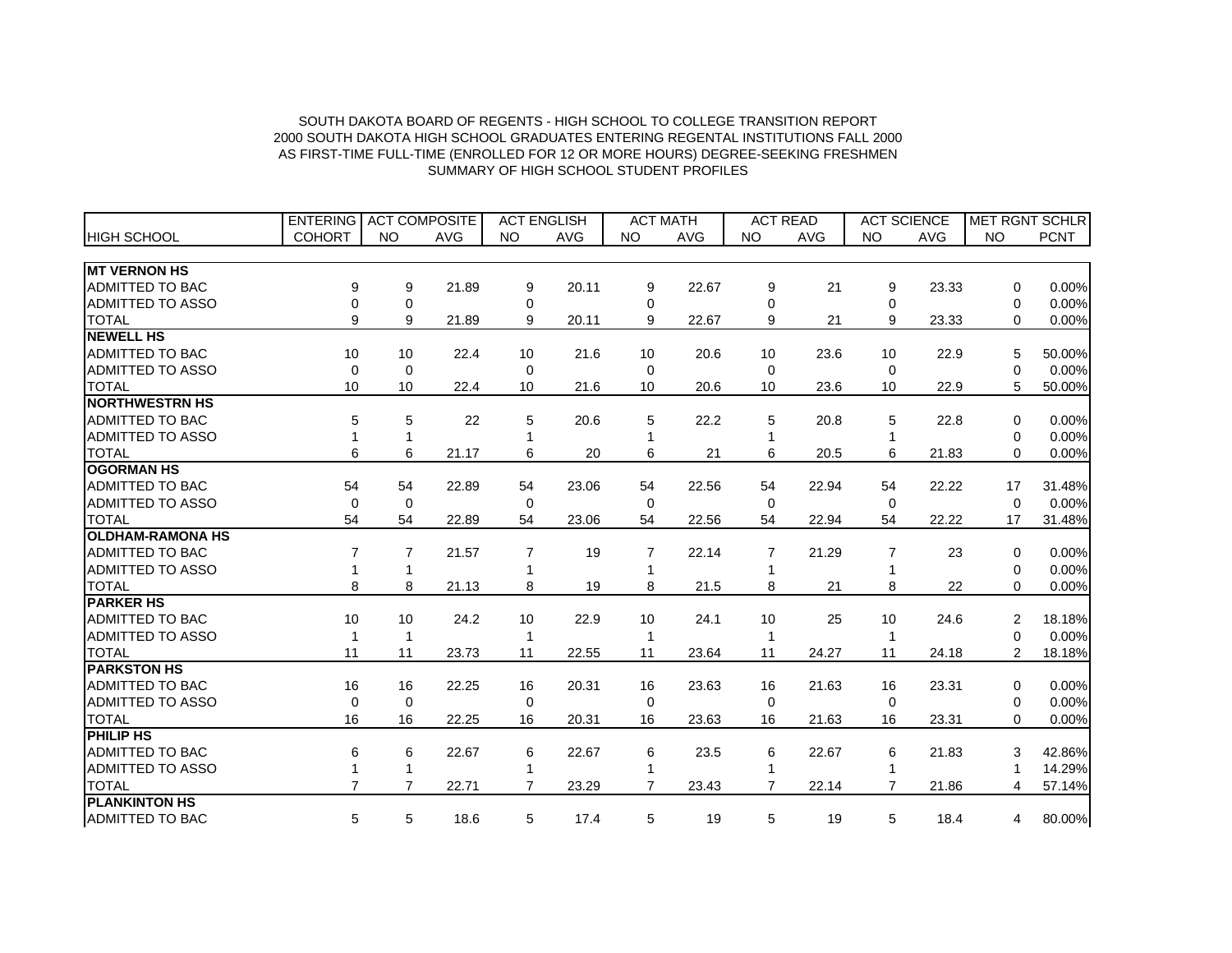|                           | <b>ENTERING</b> | <b>ACT COMPOSITE</b> |            | <b>ACT ENGLISH</b> |            | <b>ACT MATH</b> |            | <b>ACT READ</b> |            | <b>ACT SCIENCE</b> |            |                 | <b>MET RGNT SCHLRI</b> |
|---------------------------|-----------------|----------------------|------------|--------------------|------------|-----------------|------------|-----------------|------------|--------------------|------------|-----------------|------------------------|
| <b>HIGH SCHOOL</b>        | <b>COHORT</b>   | <b>NO</b>            | <b>AVG</b> | <b>NO</b>          | <b>AVG</b> | <b>NO</b>       | <b>AVG</b> | <b>NO</b>       | <b>AVG</b> | <b>NO</b>          | <b>AVG</b> | <b>NO</b>       | <b>PCNT</b>            |
|                           |                 |                      |            |                    |            |                 |            |                 |            |                    |            |                 |                        |
| ADMITTED TO ASSO          | 0               | 0                    |            | 0                  |            | $\mathbf 0$     |            | 0               |            | 0                  |            | $\Omega$        | 0.00%                  |
| <b>TOTAL</b>              | 5               | 5                    | 18.6       | 5                  | 17.4       | 5               | 19         | 5               | 19         | 5                  | 18.4       | 4               | 80.00%                 |
| <b>PLATTE HS</b>          |                 |                      |            |                    |            |                 |            |                 |            |                    |            |                 |                        |
| <b>ADMITTED TO BAC</b>    | $\overline{7}$  | $\overline{7}$       | 23.57      | 7                  | 23.57      | 7               | 22.57      | 7               | 24.57      | 7                  | 23.29      | 0               | 0.00%                  |
| <b>ADMITTED TO ASSO</b>   | 0               | 0                    |            | 0                  |            | 0               |            | 0               |            | 0                  |            | 0               | 0.00%                  |
| <b>TOTAL</b>              | $\overline{7}$  | $\overline{7}$       | 23.57      | $\overline{7}$     | 23.57      | $\overline{7}$  | 22.57      | $\overline{7}$  | 24.57      |                    | 23.29      | $\Omega$        | 0.00%                  |
| <b>POLLOCK HS</b>         |                 |                      |            |                    |            |                 |            |                 |            |                    |            |                 |                        |
| <b>ADMITTED TO BAC</b>    | 4               | 4                    | 20.25      | 4                  | 19.25      | 4               | 19.75      | 4               | 21         | 4                  | 20.75      | 0               | 0.00%                  |
| <b>ADMITTED TO ASSO</b>   | 0               | 0                    |            | 0                  |            | 0               |            | 0               |            | 0                  |            | 0               | 0.00%                  |
| <b>TOTAL</b>              | 4               | 4                    | 20.25      | 4                  | 19.25      | 4               | 19.75      | 4               | 21         |                    | 20.75      | 0               | 0.00%                  |
| <b>RAPID CITY CENTRAL</b> |                 |                      |            |                    |            |                 |            |                 |            |                    |            |                 |                        |
| <b>ADMITTED TO BAC</b>    | 97              | 95                   | 21.77      | 95                 | 20.47      | 95              | 21.04      | 95              | 22.54      | 95                 | 22.18      | 49              | 49.49%                 |
| <b>ADMITTED TO ASSO</b>   | $\overline{2}$  | $\mathbf 1$          |            | 1                  |            |                 |            | -1              |            |                    |            | $\Omega$        | 0.00%                  |
| <b>TOTAL</b>              | 99              | 96                   | 21.67      | 96                 | 20.35      | 96              | 20.96      | 96              | 22.44      | 96                 | 22.08      | 49              | 49.49%                 |
| <b>RC CHRISTIAN HS</b>    |                 |                      |            |                    |            |                 |            |                 |            |                    |            |                 |                        |
| ADMITTED TO BAC           | 4               | 4                    | 23.25      | 4                  | 22.75      | 4               | 24.75      | 4               | 23.25      | 4                  | 21.75      |                 | 25.00%                 |
| <b>ADMITTED TO ASSO</b>   | 0               | 0                    |            | 0                  |            | 0               |            | 0               |            | 0                  |            | $\Omega$        | 0.00%                  |
| <b>TOTAL</b>              | 4               | 4                    | 23.25      | 4                  | 22.75      | 4               | 24.75      | 4               | 23.25      | 4                  | 21.75      |                 | 25.00%                 |
| <b>RED CLOUD INDIAN S</b> |                 |                      |            |                    |            |                 |            |                 |            |                    |            |                 |                        |
| <b>ADMITTED TO BAC</b>    | 3               | 3                    | 14.67      | 3                  | 14         | 3               | 14.33      | 3               | 15         | 3                  | 15.33      | $\Omega$        | 0.00%                  |
| <b>ADMITTED TO ASSO</b>   | 0               | $\mathbf 0$          |            | 0                  |            | $\Omega$        |            | 0               |            | $\Omega$           |            | 0               | 0.00%                  |
| <b>TOTAL</b>              | 3               | 3                    | 14.67      | 3                  | 14         | 3               | 14.33      | 3               | 15         | 3                  | 15.33      | 0               | 0.00%                  |
| <b>REDFIELD HS</b>        |                 |                      |            |                    |            |                 |            |                 |            |                    |            |                 |                        |
| ADMITTED TO BAC           | 19              | 19                   | 23.53      | 19                 | 22.32      | 19              | 24.26      | 19              | 23.95      | 19                 | 23.16      | 4               | 20.00%                 |
| <b>ADMITTED TO ASSO</b>   | 1               | $\mathbf 1$          |            | 1                  |            |                 |            |                 |            |                    |            | 0               | 0.00%                  |
| <b>TOTAL</b>              | 20              | 20                   | 23.2       | 20                 | 22.1       | 20              | 23.85      | 20              | 23.6       | 20                 | 22.9       | 4               | 20.00%                 |
| <b>RONCALLI HS</b>        |                 |                      |            |                    |            |                 |            |                 |            |                    |            |                 |                        |
| <b>ADMITTED TO BAC</b>    | 17              | 17                   | 22.82      | 17                 | 21.29      | 17              | 21.82      | 17              | 23.06      | 17                 | 24.35      | 10              | 50.00%                 |
| <b>ADMITTED TO ASSO</b>   | 3               | 3                    | 16.33      | 3                  | 16         | 3               | 15         | 3               | 18.67      | 3                  | 16.67      | $\Omega$        | 0.00%                  |
| <b>TOTAL</b>              | 20              | 20                   | 21.85      | 20                 | 20.5       | 20              | 20.8       | 20              | 22.4       | 20                 | 23.2       | 10 <sup>°</sup> | 50.00%                 |
| <b>ROOSEVELT HS</b>       |                 |                      |            |                    |            |                 |            |                 |            |                    |            |                 |                        |
| ADMITTED TO BAC           | 69              | 69                   | 22.74      | 69                 | 21.61      | 69              | 22.94      | 69              | 23.07      | 69                 | 22.68      | 26              | 36.11%                 |
| ADMITTED TO ASSO          | 3               | 3                    | 17         | 3                  | 17.67      | 3               | 15.67      | 3               | 17.67      | 3                  | 16         | $\Omega$        | 0.00%                  |
| <b>TOTAL</b>              | 72              | 72                   | 22.5       | 72                 | 21.44      | 72              | 22.64      | 72              | 22.85      | 72                 | 22.4       | 26              | 36.11%                 |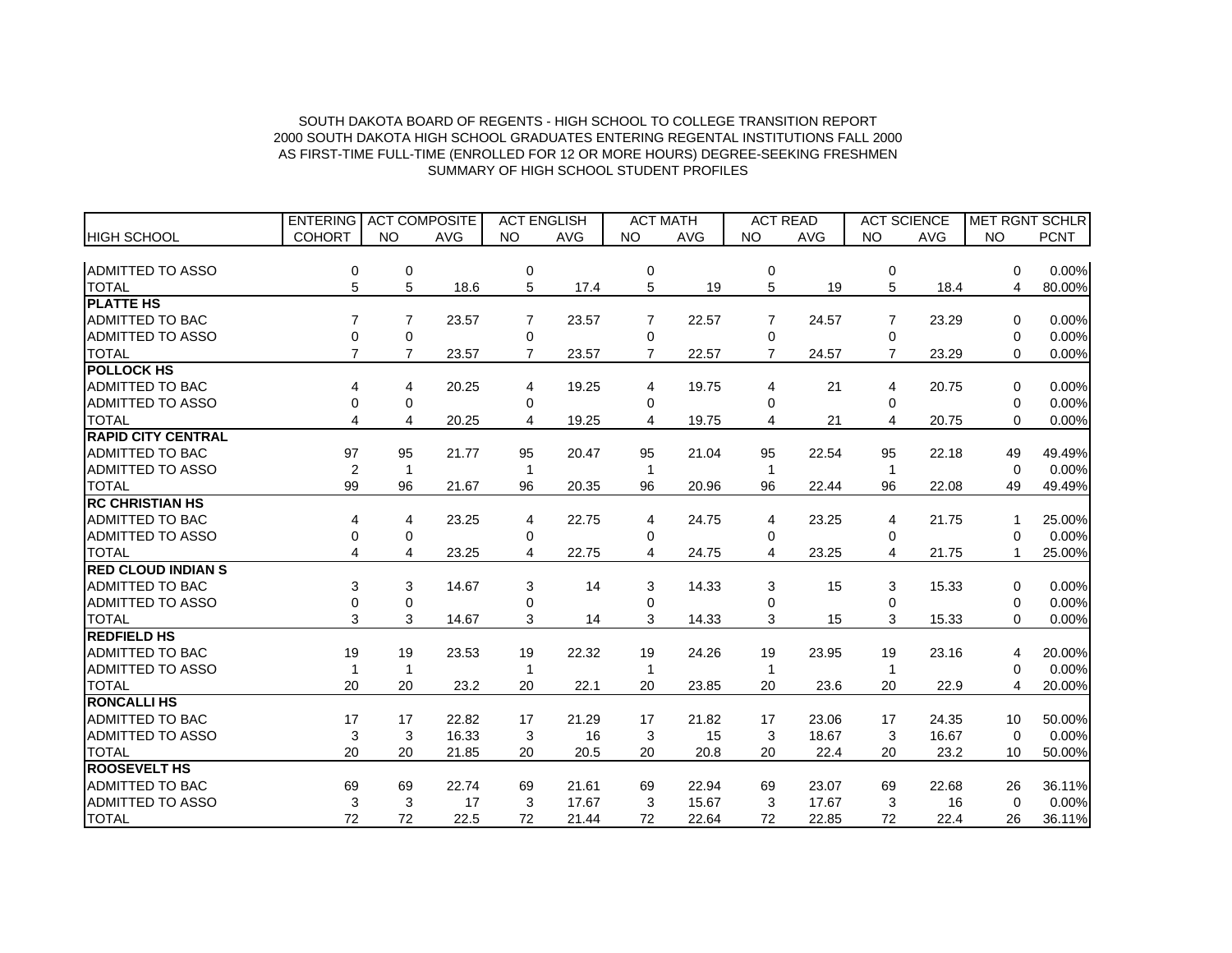|                         | <b>ENTERING</b> | <b>ACT COMPOSITE</b> |            | <b>ACT ENGLISH</b> |            |           | <b>ACT MATH</b> |           | <b>ACT READ</b> |           | <b>ACT SCIENCE</b> |                | MET RGNT SCHLR |
|-------------------------|-----------------|----------------------|------------|--------------------|------------|-----------|-----------------|-----------|-----------------|-----------|--------------------|----------------|----------------|
| <b>HIGH SCHOOL</b>      | <b>COHORT</b>   | <b>NO</b>            | <b>AVG</b> | <b>NO</b>          | <b>AVG</b> | <b>NO</b> | <b>AVG</b>      | <b>NO</b> | <b>AVG</b>      | <b>NO</b> | <b>AVG</b>         | <b>NO</b>      | <b>PCNT</b>    |
|                         |                 |                      |            |                    |            |           |                 |           |                 |           |                    |                |                |
| <b>ROSHOLT HS</b>       |                 |                      |            |                    |            |           |                 |           |                 |           |                    |                |                |
| <b>ADMITTED TO BAC</b>  | 3               | 3                    | 26.33      | 3                  | 24.67      | 3         | 25              | 3         | 29              | 3         | 25.33              | 1              | 33.33%         |
| <b>ADMITTED TO ASSO</b> | 0               | $\mathbf 0$          |            | 0                  |            | $\Omega$  |                 | 0         |                 | 0         |                    | 0              | 0.00%          |
| <b>TOTAL</b>            | 3               | 3                    | 26.33      | 3                  | 24.67      | 3         | 25              | 3         | 29              | 3         | 25.33              |                | 33.33%         |
| <b>ROSLYN HS</b>        |                 |                      |            |                    |            |           |                 |           |                 |           |                    |                |                |
| <b>ADMITTED TO BAC</b>  | 4               | 4                    | 21.75      | 4                  | 22         | 4         | 19              | 4         | 21.25           | 4         | 24.25              | 2              | 40.00%         |
| <b>ADMITTED TO ASSO</b> |                 | 1                    |            |                    |            |           |                 |           |                 |           |                    | 0              | 0.00%          |
| <b>TOTAL</b>            | 5               | 5                    | 20.8       | 5                  | 21         | 5         | 18.4            | 5         | 19.6            | 5         | 23.4               | $\overline{2}$ | 40.00%         |
| <b>RUTLAND HS</b>       |                 |                      |            |                    |            |           |                 |           |                 |           |                    |                |                |
| <b>ADMITTED TO BAC</b>  | 6               | 6                    | 22         | 6                  | 20.67      | 6         | 22              | 6         | 22.5            | 6         | 22.83              | 0              | 0.00%          |
| <b>ADMITTED TO ASSO</b> | $\Omega$        | $\mathbf 0$          |            | 0                  |            | $\Omega$  |                 | $\Omega$  |                 | $\Omega$  |                    | 0              | 0.00%          |
| <b>TOTAL</b>            | 6               | 6                    | 22         | 6                  | 20.67      | 6         | 22              | 6         | 22.5            | 6         | 22.83              | $\Omega$       | 0.00%          |
| <b>SCOTLAND HS</b>      |                 |                      |            |                    |            |           |                 |           |                 |           |                    |                |                |
| <b>ADMITTED TO BAC</b>  | 10              | 10                   | 22.2       | 10                 | 20.6       | 10        | 23              | 10        | 21.1            | 10        | 23.4               | 2              | 18.18%         |
| <b>ADMITTED TO ASSO</b> | 1               | 1                    |            | 1                  |            |           |                 |           |                 |           |                    | $\Omega$       | 0.00%          |
| <b>TOTAL</b>            | 11              | 11                   | 22         | 11                 | 20.45      | 11        | 22.36           | 11        | 21.45           | 11        | 22.91              | $\overline{2}$ | 18.18%         |
| <b>SELBY HS</b>         |                 |                      |            |                    |            |           |                 |           |                 |           |                    |                |                |
| ADMITTED TO BAC         | 8               | 8                    | 24         | 8                  | 24.38      | 8         | 24.25           | 8         | 22.75           | 8         | 24.13              | 2              | 25.00%         |
| <b>ADMITTED TO ASSO</b> | 0               | $\mathbf 0$          |            | $\Omega$           |            | 0         |                 | 0         |                 | 0         |                    | 0              | 0.00%          |
| <b>TOTAL</b>            | 8               | 8                    | 24         | 8                  | 24.38      | 8         | 24.25           | 8         | 22.75           | 8         | 24.13              | $\overline{2}$ | 25.00%         |
| <b>SF CHRISTIAN</b>     |                 |                      |            |                    |            |           |                 |           |                 |           |                    |                |                |
| <b>ADMITTED TO BAC</b>  | 4               | 4                    | 19         | 4                  | 17.25      | 4         | 19              | 4         | 18.25           | 4         | 21.5               | $\Omega$       | 0.00%          |
| <b>ADMITTED TO ASSO</b> | 0               | 0                    |            | 0                  |            | 0         |                 | 0         |                 | 0         |                    | 0              | 0.00%          |
| <b>TOTAL</b>            | 4               | $\overline{4}$       | 19         | 4                  | 17.25      | 4         | 19              | 4         | 18.25           | 4         | 21.5               | $\Omega$       | 0.00%          |
| <b>SIOUX VALLEY HS</b>  |                 |                      |            |                    |            |           |                 |           |                 |           |                    |                |                |
| <b>ADMITTED TO BAC</b>  | 22              | 22                   | 21.09      | 22                 | 19.41      | 22        | 20.77           | 22        | 21.86           | 22        | 21.77              | 1              | 4.17%          |
| ADMITTED TO ASSO        | $\overline{2}$  | 2                    | 18.5       | 2                  | 16.5       | 2         | 16              | 2         | 22              | 2         | 19.5               | 0              | 0.00%          |
| <b>TOTAL</b>            | 24              | 24                   | 20.88      | 24                 | 19.17      | 24        | 20.38           | 24        | 21.88           | 24        | 21.58              | $\mathbf{1}$   | 4.17%          |
| <b>SISSETON HS</b>      |                 |                      |            |                    |            |           |                 |           |                 |           |                    |                |                |
| <b>ADMITTED TO BAC</b>  | 20              | 20                   | 20.9       | 20                 | 19.45      | 20        | 21.8            | 20        | 20.6            | 20        | 21.35              | 0              | 0.00%          |
| <b>ADMITTED TO ASSO</b> | $\mathbf 0$     | $\mathbf 0$          |            | $\Omega$           |            | $\Omega$  |                 | $\Omega$  |                 | $\Omega$  |                    | $\Omega$       | 0.00%          |
| <b>TOTAL</b>            | 20              | 20                   | 20.9       | 20                 | 19.45      | 20        | 21.8            | 20        | 20.6            | 20        | 21.35              | $\Omega$       | 0.00%          |
| <b>SPEARFISH HS</b>     |                 |                      |            |                    |            |           |                 |           |                 |           |                    |                |                |
| <b>ADMITTED TO BAC</b>  | 46              | 46                   | 21.61      | 46                 | 21         | 46        | 20.83           | 46        | 22.24           | 46        | 21.91              | 21             | 45.65%         |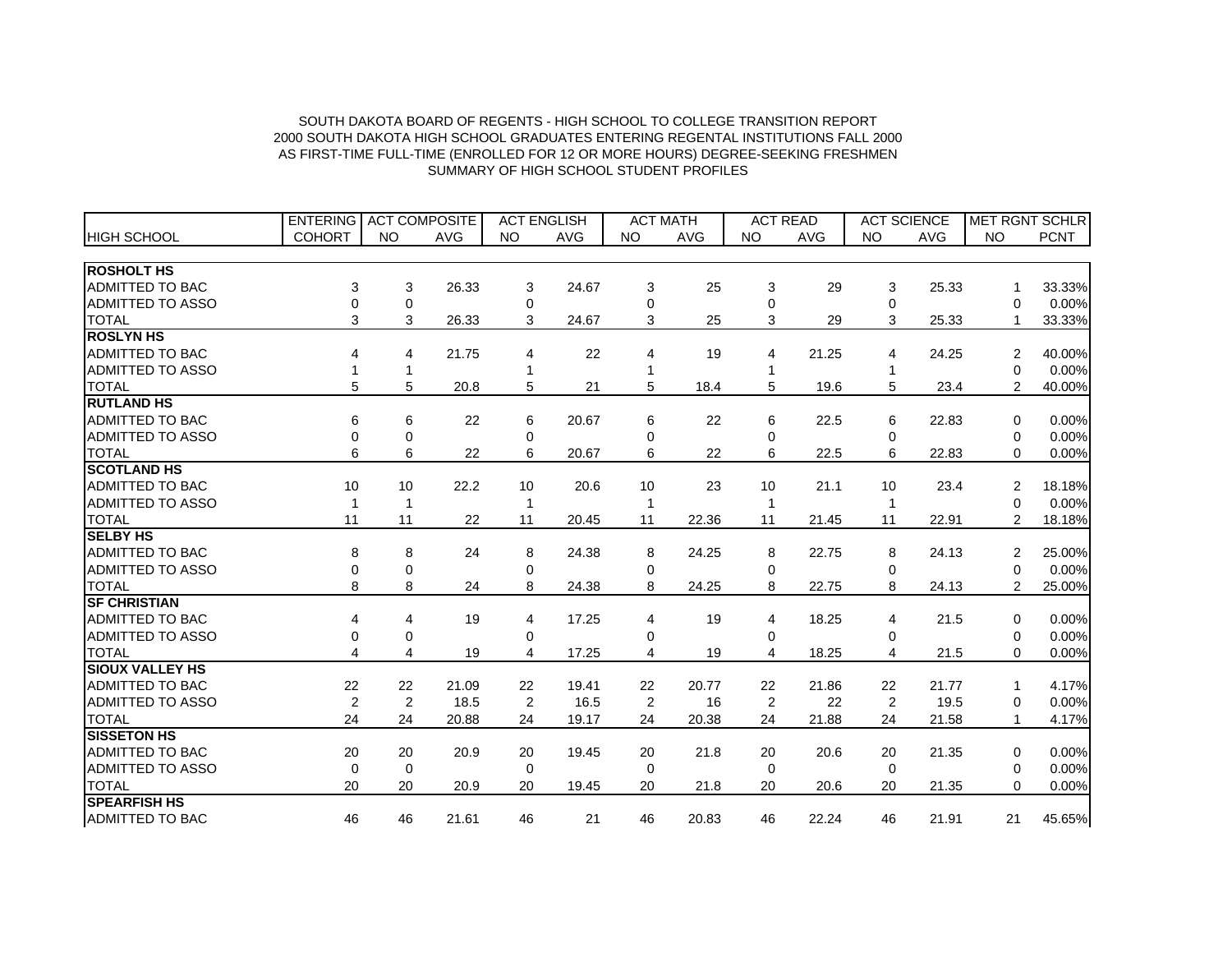|                           | ENTERING   ACT COMPOSITE |             |            | <b>ACT ENGLISH</b> |       | <b>ACT MATH</b> |            | <b>ACT READ</b> |            | <b>ACT SCIENCE</b> |            |           | MET RGNT SCHLR |
|---------------------------|--------------------------|-------------|------------|--------------------|-------|-----------------|------------|-----------------|------------|--------------------|------------|-----------|----------------|
| <b>HIGH SCHOOL</b>        | <b>COHORT</b>            | <b>NO</b>   | <b>AVG</b> | <b>NO</b>          | AVG   | <b>NO</b>       | <b>AVG</b> | <b>NO</b>       | <b>AVG</b> | <b>NO</b>          | <b>AVG</b> | <b>NO</b> | <b>PCNT</b>    |
|                           |                          |             |            |                    |       |                 |            |                 |            |                    |            |           |                |
| <b>ADMITTED TO ASSO</b>   | 0                        | 0           |            | 0                  |       | $\mathbf 0$     |            | $\mathbf 0$     |            | $\mathbf 0$        |            | $\Omega$  | 0.00%          |
| <b>TOTAL</b>              | 46                       | 46          | 21.61      | 46                 | 21    | 46              | 20.83      | 46              | 22.24      | 46                 | 21.91      | 21        | 45.65%         |
| <b>ST. THOMAS MORE HS</b> |                          |             |            |                    |       |                 |            |                 |            |                    |            |           |                |
| <b>ADMITTED TO BAC</b>    | 22                       | 22          | 23.41      | 22                 | 22.64 | 22              | 22.45      | 22              | 24.59      | 22                 | 23.5       | 10        | 45.45%         |
| <b>ADMITTED TO ASSO</b>   | $\mathbf 0$              | $\mathbf 0$ |            | 0                  |       | $\Omega$        |            | $\Omega$        |            | $\Omega$           |            | $\Omega$  | 0.00%          |
| <b>TOTAL</b>              | 22                       | 22          | 23.41      | 22                 | 22.64 | 22              | 22.45      | 22              | 24.59      | 22                 | 23.5       | 10        | 45.45%         |
| <b>STANLEY COUNTY HS</b>  |                          |             |            |                    |       |                 |            |                 |            |                    |            |           |                |
| <b>ADMITTED TO BAC</b>    | 6                        | 6           | 24.17      | 6                  | 21.5  | 6               | 24.5       | 6               | 25         | 6                  | 25.17      | $\Omega$  | 0.00%          |
| <b>ADMITTED TO ASSO</b>   | 0                        | 0           |            | 0                  |       | $\mathbf 0$     |            | $\Omega$        |            | 0                  |            | 0         | 0.00%          |
| <b>TOTAL</b>              | 6                        | 6           | 24.17      | 6                  | 21.5  | 6               | 24.5       | 6               | 25         | 6                  | 25.17      | 0         | 0.00%          |
| <b>STEVENS HS</b>         |                          |             |            |                    |       |                 |            |                 |            |                    |            |           |                |
| <b>ADMITTED TO BAC</b>    | 96                       | 96          | 22.42      | 96                 | 21.36 | 96              | 22.52      | 96              | 22.74      | 96                 | 22.57      | 25        | 25.51%         |
| <b>ADMITTED TO ASSO</b>   | $\overline{2}$           | 2           | 16         | 2                  | 16    | 2               | 17         | 2               | 14.5       | 2                  | 17.5       | $\Omega$  | 0.00%          |
| <b>TOTAL</b>              | 98                       | 98          | 22.29      | 98                 | 21.26 | 98              | 22.41      | 98              | 22.57      | 98                 | 22.47      | 25        | 25.51%         |
| <b>STURGIS HS</b>         |                          |             |            |                    |       |                 |            |                 |            |                    |            |           |                |
| <b>ADMITTED TO BAC</b>    | 58                       | 57          | 22.49      | 57                 | 21.98 | 57              | 21.07      | 57              | 23.96      | 57                 | 22.35      | 34        | 58.62%         |
| <b>ADMITTED TO ASSO</b>   | 0                        | $\Omega$    |            | 0                  |       | $\mathbf 0$     |            | $\mathbf 0$     |            | $\Omega$           |            | $\Omega$  | 0.00%          |
| <b>TOTAL</b>              | 58                       | 57          | 22.49      | 57                 | 21.98 | 57              | 21.07      | 57              | 23.96      | 57                 | 22.35      | 34        | 58.62%         |
| <b>SULLY BUTTES HS</b>    |                          |             |            |                    |       |                 |            |                 |            |                    |            |           |                |
| <b>ADMITTED TO BAC</b>    | 8                        | 8           | 23.25      | 8                  | 22    | 8               | 23.75      | 8               | 23.88      | 8                  | 23.13      | $\Omega$  | 0.00%          |
| <b>ADMITTED TO ASSO</b>   |                          | 1           |            |                    |       |                 |            |                 |            |                    |            | $\Omega$  | 0.00%          |
| <b>TOTAL</b>              | 9                        | 9           | 22.56      | 9                  | 20.89 | 9               | 22.89      | 9               | 23.44      | 9                  | 22.67      | 0         | 0.00%          |
| <b>SUMMIT HS</b>          |                          |             |            |                    |       |                 |            |                 |            |                    |            |           |                |
| <b>ADMITTED TO BAC</b>    | 3                        | 3           | 21         | 3                  | 20.33 | 3               | 24.33      | 3               | 18.67      | 3                  | 20         | $\Omega$  | 0.00%          |
| <b>ADMITTED TO ASSO</b>   | 0                        | 0           |            | $\Omega$           |       | $\Omega$        |            | $\Omega$        |            | <sup>0</sup>       |            | $\Omega$  | 0.00%          |
| <b>TOTAL</b>              | 3                        | 3           | 21         | 3                  | 20.33 | 3               | 24.33      | 3               | 18.67      | 3                  | 20         | $\Omega$  | 0.00%          |
| <b>TFRIGGS SENIOR</b>     |                          |             |            |                    |       |                 |            |                 |            |                    |            |           |                |
| <b>ADMITTED TO BAC</b>    | 67                       | 67          | 23.51      | 67                 | 22.25 | 67              | 23         | 67              | 24.43      | 67                 | 23.94      | 13        | 19.40%         |
| <b>ADMITTED TO ASSO</b>   | $\mathbf 0$              | $\Omega$    |            | $\Omega$           |       | $\Omega$        |            | $\Omega$        |            | $\Omega$           |            | $\Omega$  | 0.00%          |
| <b>TOTAL</b>              | 67                       | 67          | 23.51      | 67                 | 22.25 | 67              | 23         | 67              | 24.43      | 67                 | 23.94      | 13        | 19.40%         |
| <b>TIMBER LAKE HS</b>     |                          |             |            |                    |       |                 |            |                 |            |                    |            |           |                |
| <b>ADMITTED TO BAC</b>    | 5                        | 5           | 20         | 5                  | 19.8  | 5               | 19.8       | 5               | 19.2       | 5                  | 19.4       |           | 20.00%         |
| ADMITTED TO ASSO          | 0                        | 0           |            | 0                  |       | $\Omega$        |            | $\Omega$        |            | O                  |            | $\Omega$  | 0.00%          |
| <b>TOTAL</b>              | 5                        | 5           | 20         | 5                  | 19.8  | 5               | 19.8       | 5               | 19.2       | 5                  | 19.4       |           | 20.00%         |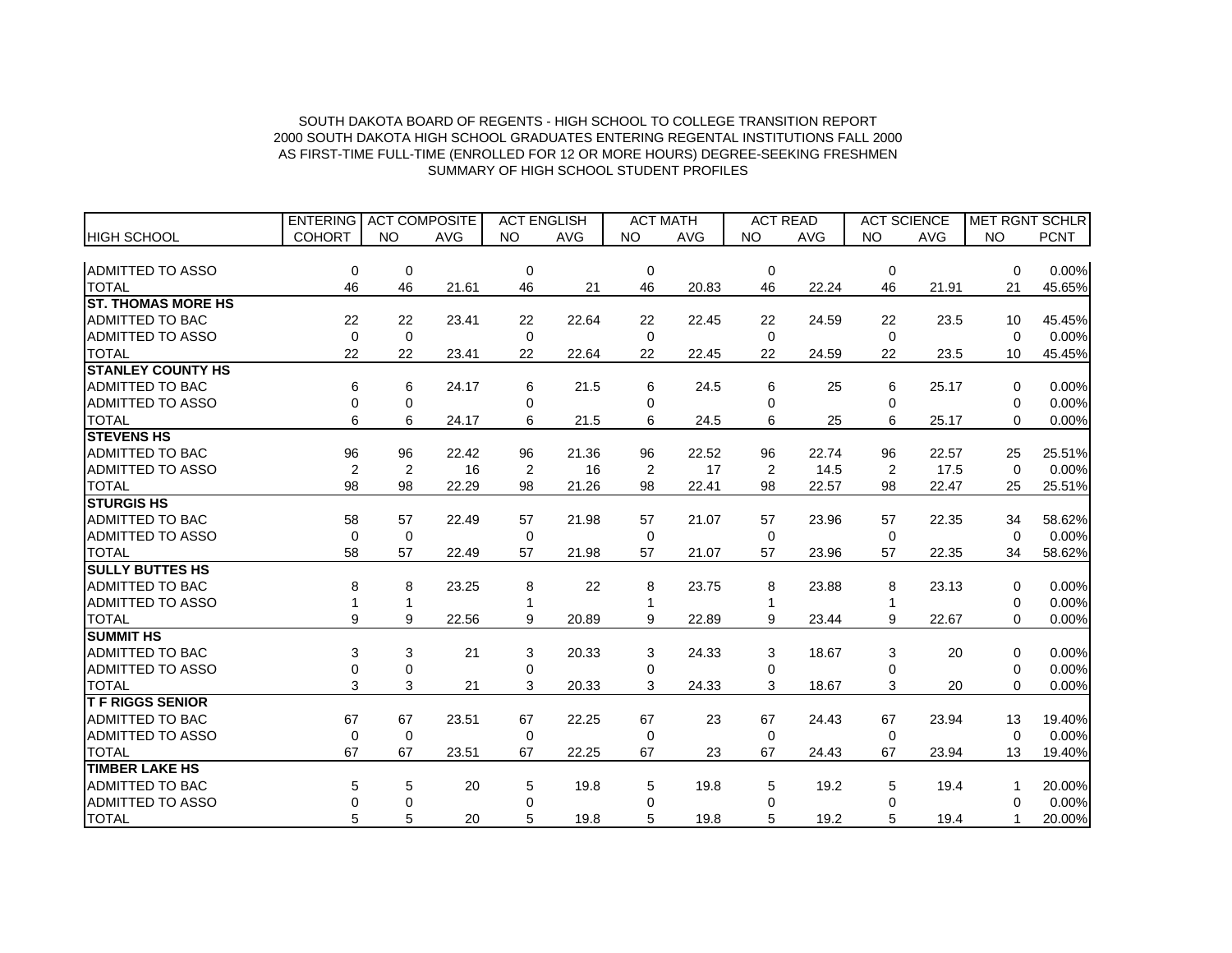|                           | <b>ENTERING</b> | <b>ACT COMPOSITE</b> |            | <b>ACT ENGLISH</b> |            |                | <b>ACT MATH</b> |                | <b>ACT READ</b> |                | <b>ACT SCIENCE</b> |                | <b>MET RGNT SCHLR</b> |
|---------------------------|-----------------|----------------------|------------|--------------------|------------|----------------|-----------------|----------------|-----------------|----------------|--------------------|----------------|-----------------------|
| <b>HIGH SCHOOL</b>        | <b>COHORT</b>   | <b>NO</b>            | <b>AVG</b> | <b>NO</b>          | <b>AVG</b> | <b>NO</b>      | <b>AVG</b>      | <b>NO</b>      | <b>AVG</b>      | <b>NO</b>      | <b>AVG</b>         | <b>NO</b>      | <b>PCNT</b>           |
|                           |                 |                      |            |                    |            |                |                 |                |                 |                |                    |                |                       |
| <b>TODD COUNTY HS</b>     |                 |                      |            |                    |            |                |                 |                |                 |                |                    |                |                       |
| ADMITTED TO BAC           | 3               | 3                    | 19.67      | 3                  | 19         | 3              | 18              | 3              | 21.67           | 3              | 20.67              | $\Omega$       | 0.00%                 |
| <b>ADMITTED TO ASSO</b>   |                 | 1                    |            |                    |            |                |                 |                |                 |                |                    | 0              | 0.00%                 |
| <b>TOTAL</b>              | 4               | 4                    | 18.25      | 4                  | 16.75      | 4              | 17              | $\overline{4}$ | 19.5            | 4              | 20.5               | 0              | 0.00%                 |
| <b>TRI-VALLEY SENIOR</b>  |                 |                      |            |                    |            |                |                 |                |                 |                |                    |                |                       |
| <b>ADMITTED TO BAC</b>    | 23              | 23                   | 21.13      | 23                 | 20.35      | 23             | 21.78           | 23             | 20.61           | 23             | 21.09              | 5              | 19.23%                |
| ADMITTED TO ASSO          | 3               | 3                    | 20.33      | 3                  | 19.33      | 3              | 19.33           | 3              | 21              | 3              | 20.67              | 0              | 0.00%                 |
| <b>TOTAL</b>              | 26              | 26                   | 21.04      | 26                 | 20.23      | 26             | 21.5            | 26             | 20.65           | 26             | 21.04              | 5              | 19.23%                |
| <b>TRIPP HS</b>           |                 |                      |            |                    |            |                |                 |                |                 |                |                    |                |                       |
| ADMITTED TO BAC           | 9               | 9                    | 20.89      | 9                  | 21.11      | 9              | 21.89           | 9              | 18.78           | 9              | 21.33              | 0              | 0.00%                 |
| ADMITTED TO ASSO          | 1               | $\mathbf{1}$         |            | 1                  |            |                |                 | 1              |                 |                |                    | 0              | 0.00%                 |
| <b>TOTAL</b>              | 10              | 10                   | 20.6       | 10                 | 20.8       | 10             | 21.2            | 10             | 18.7            | 10             | 21.1               | $\Omega$       | 0.00%                 |
| <b>TULARE HS</b>          |                 |                      |            |                    |            |                |                 |                |                 |                |                    |                |                       |
| ADMITTED TO BAC           | 6               | 6                    | 22.33      | 6                  | 22.5       | 6              | 20              | 6              | 23.33           | 6              | 22.83              | $\Omega$       | 0.00%                 |
| <b>ADMITTED TO ASSO</b>   | 0               | 0                    |            | $\Omega$           |            | $\Omega$       |                 | $\Omega$       |                 | $\Omega$       |                    | $\Omega$       | 0.00%                 |
| <b>TOTAL</b>              | 6               | 6                    | 22.33      | 6                  | 22.5       | 6              | 20              | 6              | 23.33           | 6              | 22.83              | $\Omega$       | 0.00%                 |
| <b>VERMILLION HS</b>      |                 |                      |            |                    |            |                |                 |                |                 |                |                    |                |                       |
| <b>ADMITTED TO BAC</b>    | 51              | 51                   | 22.47      | 51                 | 21.98      | 51             | 21              | 51             | 23.9            | 51             | 22.33              | 14             | 26.92%                |
| ADMITTED TO ASSO          | 1               | 1                    |            | 1                  |            |                |                 |                |                 |                |                    | $\Omega$       | 0.00%                 |
| <b>TOTAL</b>              | 52              | 52                   | 22.35      | 52                 | 21.77      | 52             | 20.94           | 52             | 23.77           | 52             | 22.25              | 14             | 26.92%                |
| <b>VIBORG HS</b>          |                 |                      |            |                    |            |                |                 |                |                 |                |                    |                |                       |
| <b>ADMITTED TO BAC</b>    | 5               | 5                    | 20.4       | 5                  | 19.8       | 5              | 18              | 5              | 21.2            | 5              | 21.6               | 1              | 16.67%                |
| ADMITTED TO ASSO          |                 |                      |            |                    |            |                |                 |                |                 |                |                    | 0              | 0.00%                 |
| <b>TOTAL</b>              | 6               | 6                    | 20.33      | 6                  | 20.17      | 6              | 18.33           | 6              | 20.83           | 6              | 21.33              | 1              | 16.67%                |
| <b>WAGNER COMMUNITY H</b> |                 |                      |            |                    |            |                |                 |                |                 |                |                    |                |                       |
| <b>ADMITTED TO BAC</b>    | 7               | $\overline{7}$       | 20.57      | 7                  | 18.71      | 7              | 21.14           | $\overline{7}$ | 21.14           | 7              | 21.14              | 2              | 28.57%                |
| ADMITTED TO ASSO          | 0               | $\mathbf 0$          |            | 0                  |            | 0              |                 | 0              |                 | 0              |                    | $\Omega$       | 0.00%                 |
| <b>TOTAL</b>              | $\overline{7}$  | $\overline{7}$       | 20.57      | $\overline{7}$     | 18.71      | $\overline{7}$ | 21.14           | $\overline{7}$ | 21.14           | $\overline{7}$ | 21.14              | $\overline{2}$ | 28.57%                |
| <b>WAKONDA HS</b>         |                 |                      |            |                    |            |                |                 |                |                 |                |                    |                |                       |
| <b>ADMITTED TO BAC</b>    | 6               | 6                    | 21.83      | 6                  | 20         | 6              | 21.83           | 6              | 23.5            | 6              | 22.67              | 0              | 0.00%                 |
| ADMITTED TO ASSO          | 0               | $\mathbf 0$          |            | 0                  |            | 0              |                 | $\Omega$       |                 | 0              |                    | $\Omega$       | 0.00%                 |
| <b>TOTAL</b>              | 6               | 6                    | 21.83      | 6                  | 20         | 6              | 21.83           | 6              | 23.5            | 6              | 22.67              | $\Omega$       | 0.00%                 |
| <b>WALL HS</b>            |                 |                      |            |                    |            |                |                 |                |                 |                |                    |                |                       |
| <b>ADMITTED TO BAC</b>    | 10              | 10                   | 20.6       | 10                 | 19.4       | 10             | 19.5            | 10             | 21.7            | 10             | 21.6               | 1              | 10.00%                |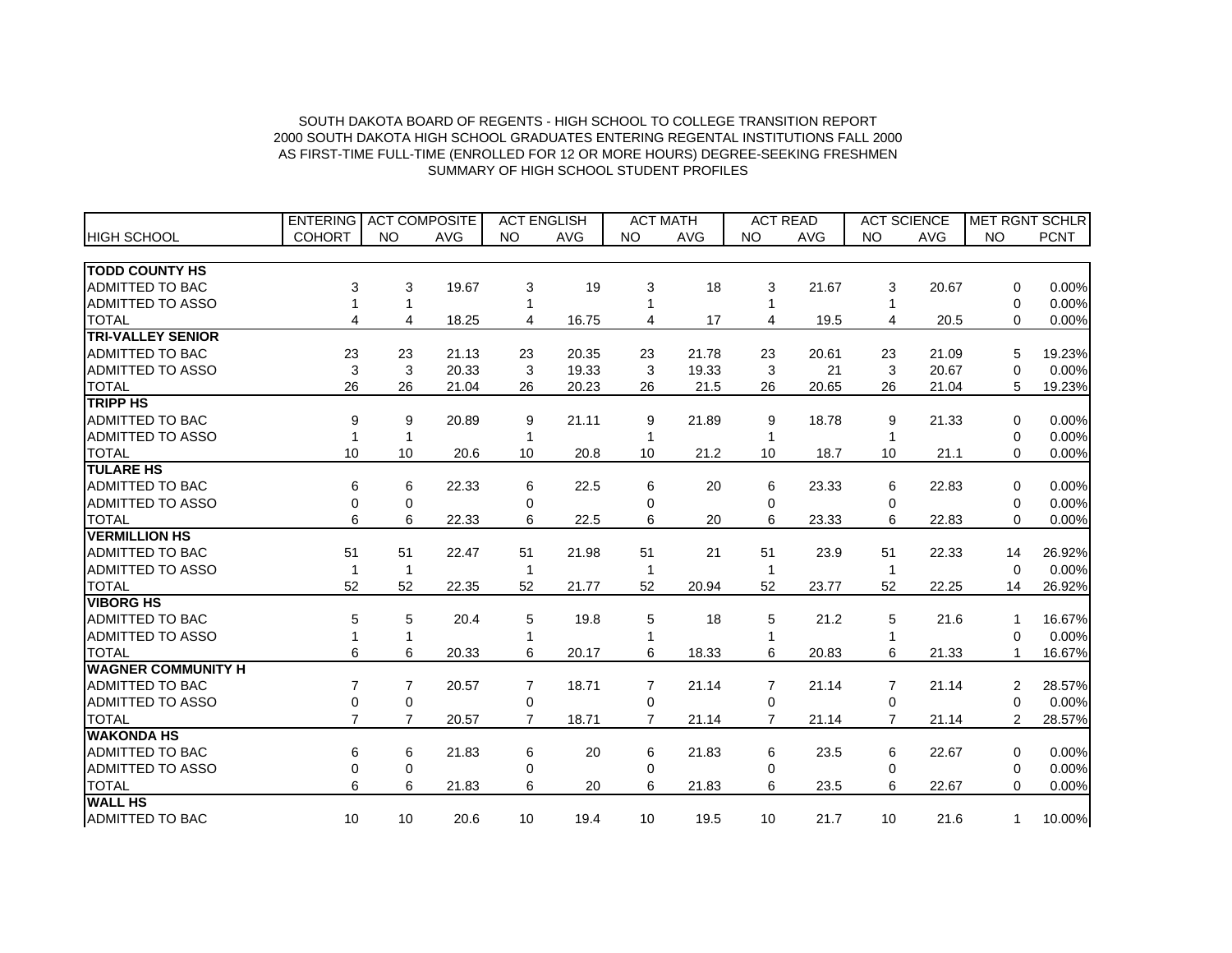|                           | <b>ENTERING</b> | <b>ACT COMPOSITE</b> |            | <b>ACT ENGLISH</b> |            | <b>ACT MATH</b> |            | <b>ACT READ</b> |       | <b>ACT SCIENCE</b> |            |           | <b>MET RGNT SCHLR</b> |
|---------------------------|-----------------|----------------------|------------|--------------------|------------|-----------------|------------|-----------------|-------|--------------------|------------|-----------|-----------------------|
| <b>HIGH SCHOOL</b>        | <b>COHORT</b>   | <b>NO</b>            | <b>AVG</b> | <b>NO</b>          | <b>AVG</b> | <b>NO</b>       | <b>AVG</b> | <b>NO</b>       | AVG   | <b>NO</b>          | <b>AVG</b> | <b>NO</b> | <b>PCNT</b>           |
|                           |                 |                      |            |                    |            |                 |            |                 |       |                    |            |           |                       |
| ADMITTED TO ASSO          | 0               | $\mathbf 0$          |            | $\Omega$           |            | $\mathbf 0$     |            | $\Omega$        |       | $\Omega$           |            | $\Omega$  | 0.00%                 |
| <b>TOTAL</b>              | 10              | 10                   | 20.6       | 10                 | 19.4       | 10              | 19.5       | 10              | 21.7  | 10                 | 21.6       |           | 10.00%                |
| <b>WARNER HS</b>          |                 |                      |            |                    |            |                 |            |                 |       |                    |            |           |                       |
| ADMITTED TO BAC           | 11              | 11                   | 22.27      | 11                 | 20.64      | 11              | 24.82      | 11              | 21    | 11                 | 22.27      | 3         | 27.27%                |
| <b>ADMITTED TO ASSO</b>   | 0               | $\mathbf 0$          |            | $\mathbf 0$        |            | 0               |            | 0               |       | 0                  |            | 0         | 0.00%                 |
| <b>TOTAL</b>              | 11              | 11                   | 22.27      | 11                 | 20.64      | 11              | 24.82      | 11              | 21    | 11                 | 22.27      | 3         | 27.27%                |
| <b>WASHINGTON SR HS</b>   |                 |                      |            |                    |            |                 |            |                 |       |                    |            |           |                       |
| <b>ADMITTED TO BAC</b>    | 98              | 97                   | 22.1       | 97                 | 21.13      | 97              | 21.9       | 97              | 22.55 | 97                 | 22.18      | 31        | 30.69%                |
| <b>ADMITTED TO ASSO</b>   | 3               | $\overline{2}$       | 19.5       | 2                  | 19         | 2               | 22         | 2               | 15.5  | 2                  | 20         | $\Omega$  | 0.00%                 |
| <b>TOTAL</b>              | 101             | 99                   | 22.05      | 99                 | 21.09      | 99              | 21.9       | 99              | 22.4  | 99                 | 22.13      | 31        | 30.69%                |
| <b>WATERTOWN SENIOR</b>   |                 |                      |            |                    |            |                 |            |                 |       |                    |            |           |                       |
| <b>ADMITTED TO BAC</b>    | 86              | 86                   | 22.15      | 86                 | 20.85      | 86              | 22.01      | 86              | 22.58 | 86                 | 22.6       | 40        | 43.96%                |
| <b>ADMITTED TO ASSO</b>   | 5               | 5                    | 16.6       | 5                  | 14.8       | 5               | 17.2       | 5               | 15.2  | 5                  | 18.4       | $\Omega$  | 0.00%                 |
| <b>TOTAL</b>              | 91              | 91                   | 21.85      | 91                 | 20.52      | 91              | 21.75      | 91              | 22.18 | 91                 | 22.37      | 40        | 43.96%                |
| <b>WAUBAY HS</b>          |                 |                      |            |                    |            |                 |            |                 |       |                    |            |           |                       |
| <b>ADMITTED TO BAC</b>    | 6               | 6                    | 23.83      | 6                  | 24         | 6               | 23.5       | 6               | 25.5  | 6                  | 22.5       | 0         | 0.00%                 |
| <b>ADMITTED TO ASSO</b>   | 0               | 0                    |            | 0                  |            | 0               |            | 0               |       | 0                  |            | 0         | 0.00%                 |
| <b>TOTAL</b>              | 6               | 6                    | 23.83      | 6                  | 24         | 6               | 23.5       | 6               | 25.5  | 6                  | 22.5       | 0         | 0.00%                 |
| <b>WAVERLY HS</b>         |                 |                      |            |                    |            |                 |            |                 |       |                    |            |           |                       |
| <b>ADMITTED TO BAC</b>    | 4               | 4                    | 23.25      | 4                  | 21.25      | 4               | 23         | 4               | 25    | 4                  | 22.5       |           | 25.00%                |
| <b>ADMITTED TO ASSO</b>   | 0               | $\mathbf 0$          |            | 0                  |            | 0               |            | 0               |       | 0                  |            | $\Omega$  | 0.00%                 |
| <b>TOTAL</b>              | 4               | 4                    | 23.25      | 4                  | 21.25      | 4               | 23         | 4               | 25    | 4                  | 22.5       |           | 25.00%                |
| <b>WEBSTER HS</b>         |                 |                      |            |                    |            |                 |            |                 |       |                    |            |           |                       |
| <b>ADMITTED TO BAC</b>    | 8               | 8                    | 24.75      | 8                  | 25         | 8               | 24.13      | 8               | 25.75 | 8                  | 24.25      | 4         | 44.44%                |
| <b>ADMITTED TO ASSO</b>   |                 | 1                    |            |                    |            |                 |            |                 |       |                    |            | 0         | 0.00%                 |
| <b>TOTAL</b>              | 9               | 9                    | 24.33      | 9                  | 24.56      | 9               | 23.44      | 9               | 25.78 | 9                  | 23.78      | 4         | 44.44%                |
| <b>WESSINGTON HS</b>      |                 |                      |            |                    |            |                 |            |                 |       |                    |            |           |                       |
| <b>ADMITTED TO BAC</b>    | 4               | 4                    | 24.5       | 4                  | 24.25      | 4               | 26.5       | 4               | 23.25 | 4                  | 24         | 2         | 50.00%                |
| <b>ADMITTED TO ASSO</b>   | 0               | 0                    |            | 0                  |            | 0               |            | 0               |       | 0                  |            | $\Omega$  | 0.00%                 |
| <b>TOTAL</b>              | 4               | 4                    | 24.5       | 4                  | 24.25      | 4               | 26.5       | 4               | 23.25 | 4                  | 24         | 2         | 50.00%                |
| <b>WESSINGTON SPRINGS</b> |                 |                      |            |                    |            |                 |            |                 |       |                    |            |           |                       |
| <b>ADMITTED TO BAC</b>    | 8               | 8                    | 21.75      | 8                  | 22.75      | 8               | 20.88      | 8               | 22.13 | 8                  | 21.13      | 2         | 22.22%                |
| <b>ADMITTED TO ASSO</b>   |                 |                      |            |                    |            |                 |            |                 |       |                    |            | $\Omega$  | 0.00%                 |
| <b>TOTAL</b>              | 9               | 9                    | 21.56      | 9                  | 22.44      | 9               | 20.22      | 9               | 22.44 | 9                  | 21         | 2         | 22.22%                |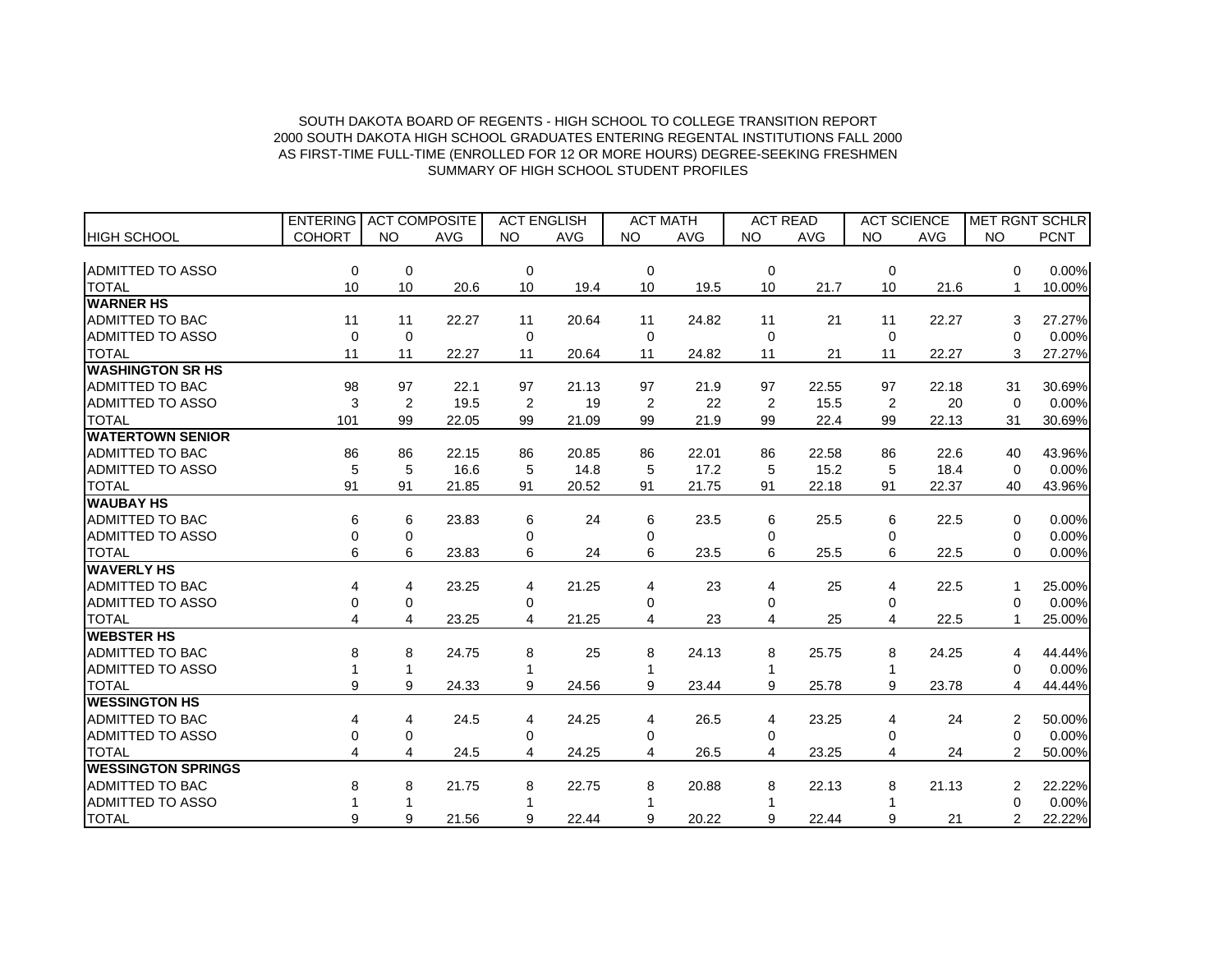|                         | <b>ENTERING</b> | <b>ACT COMPOSITE</b> |            | <b>ACT ENGLISH</b> |            |                | <b>ACT MATH</b> |                | <b>ACT READ</b> |                | <b>ACT SCIENCE</b> |                | <b>MET RGNT SCHLR</b> |
|-------------------------|-----------------|----------------------|------------|--------------------|------------|----------------|-----------------|----------------|-----------------|----------------|--------------------|----------------|-----------------------|
| <b>HIGH SCHOOL</b>      | <b>COHORT</b>   | <b>NO</b>            | <b>AVG</b> | <b>NO</b>          | <b>AVG</b> | <b>NO</b>      | <b>AVG</b>      | <b>NO</b>      | <b>AVG</b>      | <b>NO</b>      | <b>AVG</b>         | <b>NO</b>      | <b>PCNT</b>           |
|                         |                 |                      |            |                    |            |                |                 |                |                 |                |                    |                |                       |
| <b>WEST CENTRAL HS</b>  |                 |                      |            |                    |            |                |                 |                |                 |                |                    |                |                       |
| <b>ADMITTED TO BAC</b>  | 19              | 19                   | 22.84      | 19                 | 23.05      | 19             | 22.11           | 19             | 22.63           | 19             | 23.37              | 4              | 19.05%                |
| <b>ADMITTED TO ASSO</b> | $\overline{2}$  | $\overline{2}$       | 17         | 2                  | 14         | 2              | 18              | 2              | 14.5            | 2              | 21                 | 0              | 0.00%                 |
| <b>TOTAL</b>            | 21              | 21                   | 22.29      | 21                 | 22.19      | 21             | 21.71           | 21             | 21.86           | 21             | 23.14              | 4              | 19.05%                |
| <b>WHITE LAKE HS</b>    |                 |                      |            |                    |            |                |                 |                |                 |                |                    |                |                       |
| <b>ADMITTED TO BAC</b>  | 3               | 3                    | 25         | 3                  | 25         | 3              | 23.67           | 3              | 26              | 3              | 24                 |                | 33.33%                |
| <b>ADMITTED TO ASSO</b> | 0               | 0                    |            | 0                  |            | $\mathbf 0$    |                 | 0              |                 | 0              |                    | 0              | 0.00%                 |
| <b>TOTAL</b>            | 3               | 3                    | 25         | 3                  | 25         | 3              | 23.67           | 3              | 26              | 3              | 24                 | 1              | 33.33%                |
| <b>WHITE RIVER HS</b>   |                 |                      |            |                    |            |                |                 |                |                 |                |                    |                |                       |
| ADMITTED TO BAC         | 5               | 5                    | 23         | 5                  | 24.4       | 5              | 21.2            | 5              | 25.8            | 5              | 19.6               | 2              | 40.00%                |
| <b>ADMITTED TO ASSO</b> | 0               | $\overline{0}$       |            | $\Omega$           |            | 0              |                 | $\Omega$       |                 | $\Omega$       |                    | $\Omega$       | 0.00%                 |
| <b>TOTAL</b>            | 5               | 5                    | 23         | 5                  | 24.4       | 5              | 21.2            | 5              | 25.8            | 5              | 19.6               | $\overline{2}$ | 40.00%                |
| <b>WILLOW LAKE HS</b>   |                 |                      |            |                    |            |                |                 |                |                 |                |                    |                |                       |
| ADMITTED TO BAC         | 7               | 7                    | 22.86      | $\overline{7}$     | 22.86      | $\overline{7}$ | 22.86           | $\overline{7}$ | 22.43           | $\overline{7}$ | 22.71              | $\Omega$       | 0.00%                 |
| <b>ADMITTED TO ASSO</b> | 0               | $\mathbf 0$          |            | $\Omega$           |            | 0              |                 | 0              |                 | $\Omega$       |                    | $\Omega$       | 0.00%                 |
| <b>TOTAL</b>            | $\overline{7}$  | $\overline{7}$       | 22.86      | $\overline{7}$     | 22.86      | $\overline{7}$ | 22.86           | $\overline{7}$ | 22.43           | $\overline{7}$ | 22.71              | $\Omega$       | 0.00%                 |
| <b>WILMOT HS</b>        |                 |                      |            |                    |            |                |                 |                |                 |                |                    |                |                       |
| <b>ADMITTED TO BAC</b>  | 9               | 9                    | 21.22      | 9                  | 20.22      | 9              | 21.33           | 9              | 21.89           | 9              | 21                 | $\Omega$       | 0.00%                 |
| ADMITTED TO ASSO        | 0               | 0                    |            | $\Omega$           |            | $\Omega$       |                 | $\Omega$       |                 | $\Omega$       |                    | $\Omega$       | 0.00%                 |
| <b>TOTAL</b>            | 9               | 9                    | 21.22      | 9                  | 20.22      | 9              | 21.33           | 9              | 21.89           | 9              | 21                 | $\Omega$       | 0.00%                 |
| <b>WINNER HS</b>        |                 |                      |            |                    |            |                |                 |                |                 |                |                    |                |                       |
| <b>ADMITTED TO BAC</b>  | 24              | 24                   | 23.54      | 24                 | 23.17      | 24             | 22.83           | 24             | 24.25           | 24             | 23.63              | 15             | 57.69%                |
| ADMITTED TO ASSO        | $\overline{2}$  | 2                    | 19.5       | 2                  | 19         | 2              | 16              | 2              | 20.5            | 2              | 21                 | 0              | 0.00%                 |
| <b>TOTAL</b>            | 26              | 26                   | 23.23      | 26                 | 22.85      | 26             | 22.31           | 26             | 23.96           | 26             | 23.42              | 15             | 57.69%                |
| <b>WOLSEY HS</b>        |                 |                      |            |                    |            |                |                 |                |                 |                |                    |                |                       |
| <b>ADMITTED TO BAC</b>  | 9               | 9                    | 21.78      | 9                  | 20.33      | 9              | 22.78           | 9              | 20.22           | 9              | 22.78              | 4              | 44.44%                |
| ADMITTED TO ASSO        | 0               | 0                    |            | 0                  |            | 0              |                 | 0              |                 | 0              |                    | 0              | 0.00%                 |
| <b>TOTAL</b>            | 9               | 9                    | 21.78      | 9                  | 20.33      | 9              | 22.78           | 9              | 20.22           | 9              | 22.78              | 4              | 44.44%                |
| <b>WOONSOCKET HS</b>    |                 |                      |            |                    |            |                |                 |                |                 |                |                    |                |                       |
| <b>ADMITTED TO BAC</b>  | 13              | 13                   | 20.38      | 13                 | 20.69      | 13             | 20              | 13             | 19.92           | 13             | 20.69              | 0              | 0.00%                 |
| ADMITTED TO ASSO        | $\mathbf 0$     | $\mathbf 0$          |            | 0                  |            | $\mathbf 0$    |                 | $\mathbf 0$    |                 | $\Omega$       |                    | $\Omega$       | 0.00%                 |
| <b>TOTAL</b>            | 13              | 13                   | 20.38      | 13                 | 20.69      | 13             | 20              | 13             | 19.92           | 13             | 20.69              | $\Omega$       | 0.00%                 |
| YANKTON HS              |                 |                      |            |                    |            |                |                 |                |                 |                |                    |                |                       |
| <b>ADMITTED TO BAC</b>  | 64              | 64                   | 22.16      | 64                 | 22.81      | 64             | 21.38           | 64             | 21.48           | 64             | 22.42              | 14             | 21.21%                |